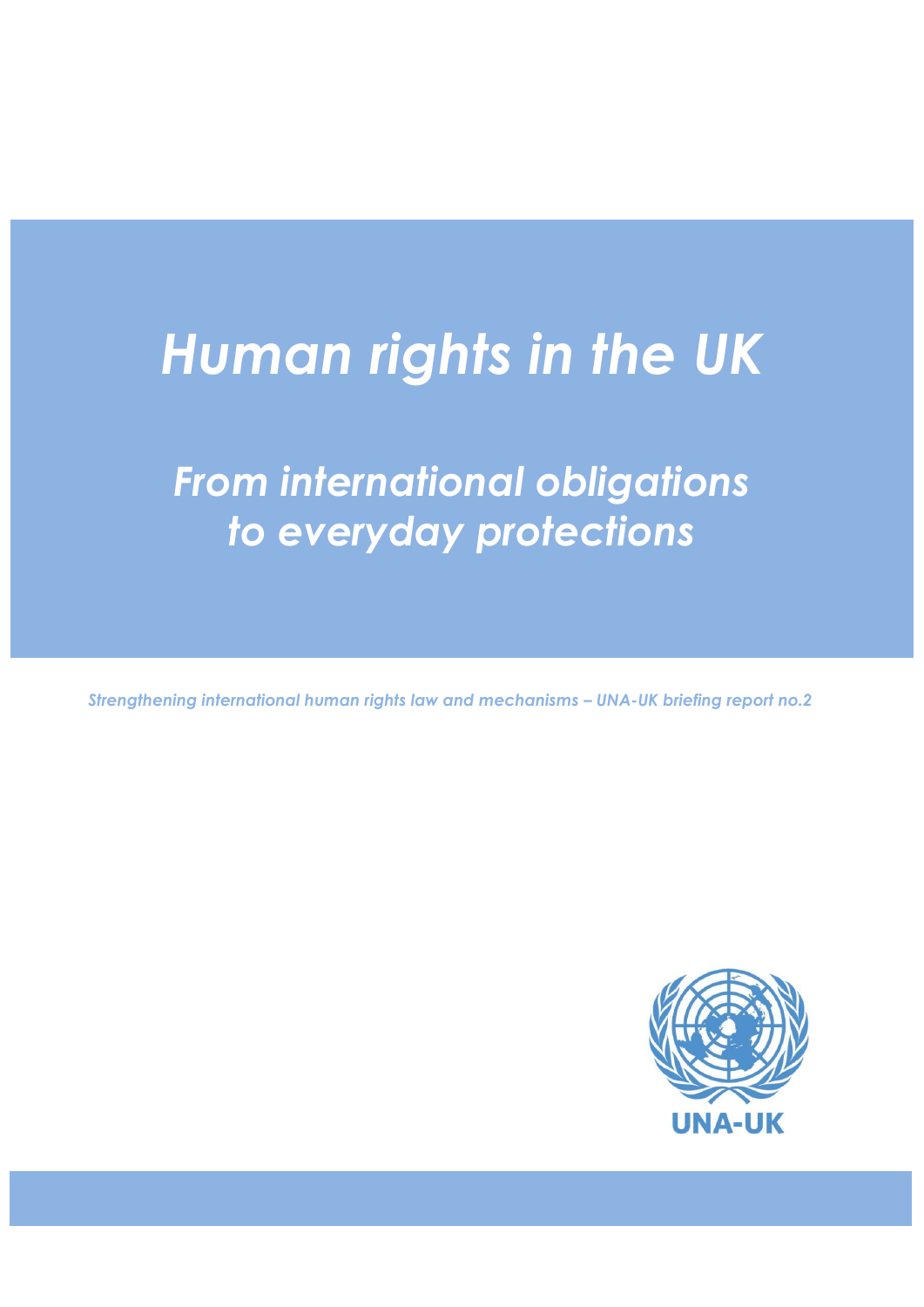# **About UNA-UK**

The United Nations Association – UK (UNA-UK) is the UK's leading source of independent analysis on the UN, and a UK-wide grassroots movement.

UNA-UK believes that a strong, credible and effective UN is essential if we are to build a safer, fairer and more sustainable world. We advocate strong government support for the UN and demonstrate why the UN matters to people everywhere.

We pursue this mission by:

- Connecting people to the work and values of the UN
- Influencing decision-makers and opinion-shapers to support UN goals
- Explaining how the UN works and what it can realistically achieve
- Stimulating debate and action on how to make the UN more effective
- Equipping our members and supporters to further all of these aims

UNA-UK derives great strength from its UK-wide network of members and supporters which forms a critical mass of support for the UN in the UK and beyond. We also provide policy expertise to the UK Government, the London diplomatic community and the media and act as the Secretariat to the All-Party Parliamentary Group on the United Nations.

UNA-UK is a charitable company limited by guarantee (no.1146016), and is independent of the UN system.

For further information please visit www.una.org.uk.

# **About this report**

This report was written by Hayley Richardson, UNA-UK's Policy & Advocacy Manager, as part of the Association's 'Fairer World' policy programme. This programme seeks to safeguard international laws and norms, and secure human rights for all through lobbying, education and grassroots initiatives.

© UNA-UK December 2015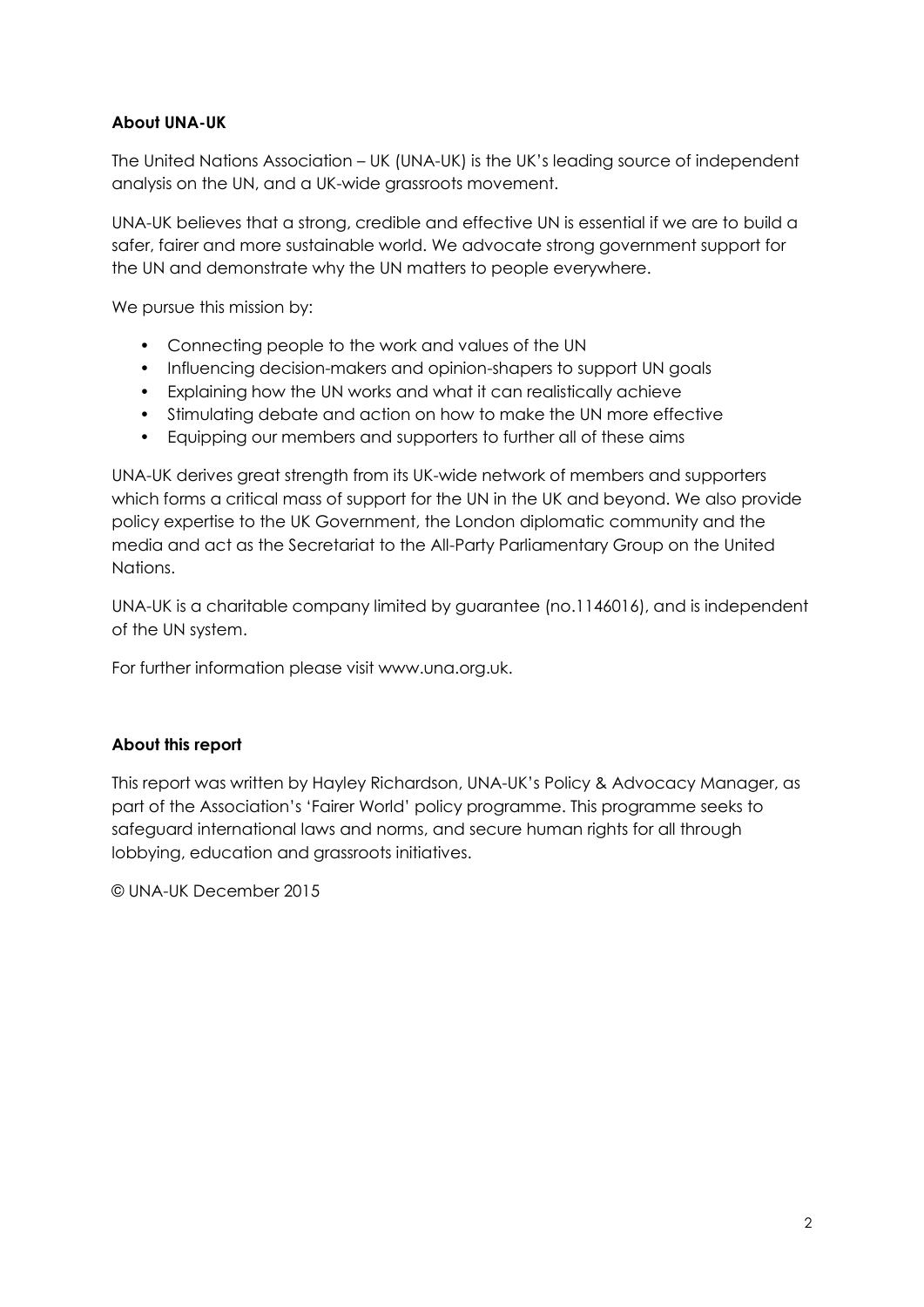# **CONTENTS**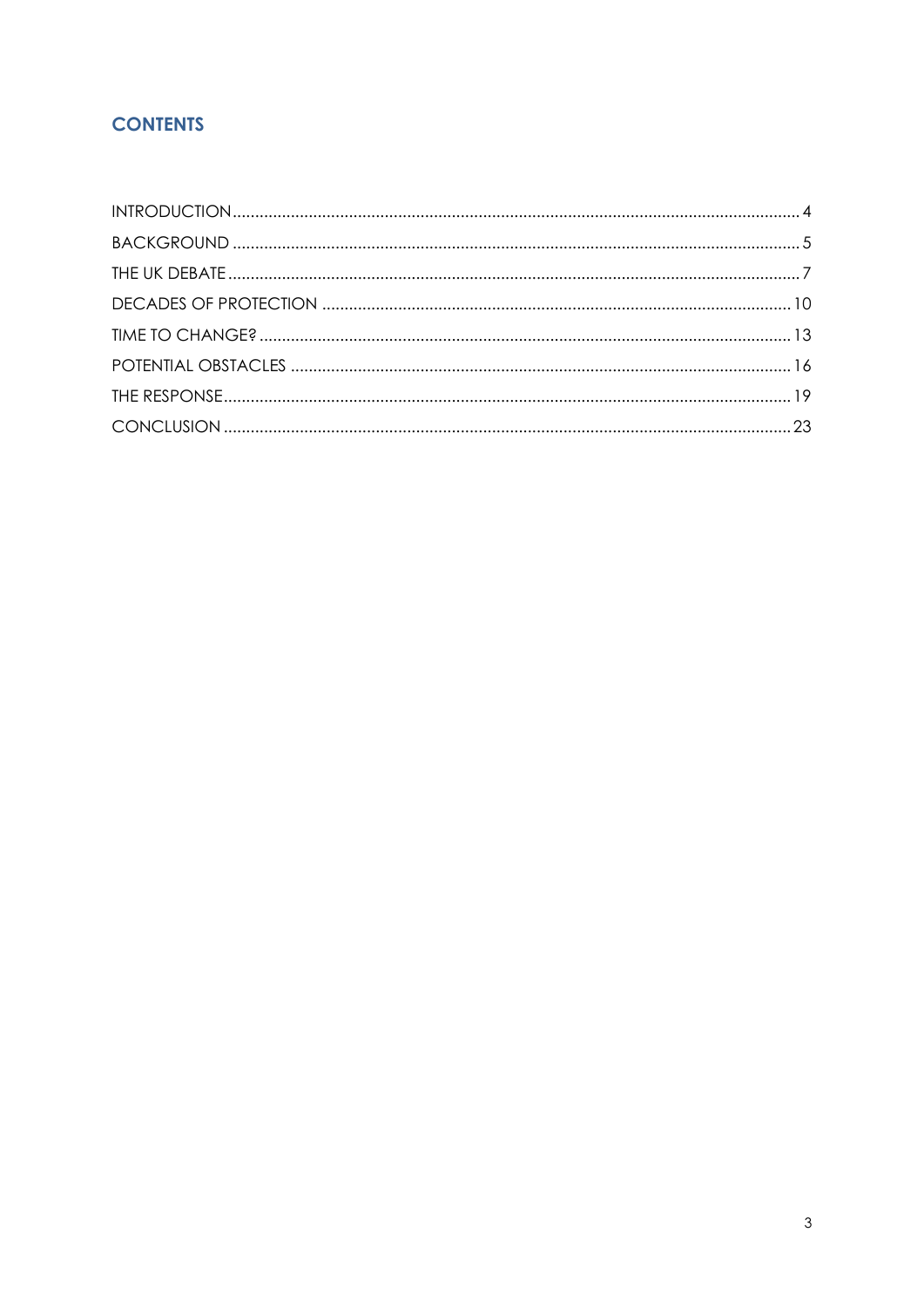# <span id="page-3-0"></span>**INTRODUCTION**

 $\overline{\phantom{a}}$ 

Human rights have become a hotly debated issue in the UK in recent years. Arguments around how best to properly balance certain rights against others have taken place for as long they have been written down. But disagreement over how to incorporate human rights into domestic legislation, and what to do when the state is found to be in breach of its legal obligations, has become something of a fault line in British politics.

Following the Conservative Party's election victory in May 2015, the Government was expected to make good on its manifesto pledge to repeal the UK's Human Rights Act (HRA) and replace it with a British Bill of Rights.<sup>1</sup> Yet the first Queen's Speech of the new Parliament did not include any immediate move to repeal the HRA but instead promised to "bring forward proposals".<sup>2</sup>

There have also been indications that the UK's commitment to the European Convention on Human Rights (ECHR) could be in doubt. In his first address to Parliament's Justice Committee as Secretary of State for Justice and Lord Chancellor, Mr Gove carefully stated that he "could not give a one-hundred per cent guarantee" that the UK would not ultimately withdraw from the ECHR.<sup>3</sup>

This briefing seeks to respond to this debate by summarising the background to human rights protections in the UK, assessing the strengths and weaknesses of the current system and providing analysis of the Government's proposals to date.

<sup>1</sup> The Conservative Party, *The Conservative Party Manifesto 2015*, p.58, at [www.conservatives.com/manifesto](http://www.conservatives.com/manifesto) <sup>2</sup> Prime Minister's Office, *The Queen's Speech 2015,* p.75, at

[www.gov.uk/government/uploads/system/uploads/attachment\\_data/file/430149/QS\\_lobby\\_pack\\_FINAL\\_NE](http://www.gov.uk/government/uploads/system/uploads/attachment_data/file/430149/QS_lobby_pack_FINAL_NEW_2.pdf) [W\\_2.pdf](http://www.gov.uk/government/uploads/system/uploads/attachment_data/file/430149/QS_lobby_pack_FINAL_NEW_2.pdf)

<sup>3</sup> House of Commons Justice Committee, *Oral evidence: The work of the Secretary of State for Justice*, 17 July 2015, at [data.parliament.uk/writtenevidence/committeeevidence.svc/evidencedocument/justice](http://data.parliament.uk/writtenevidence/committeeevidence.svc/evidencedocument/justice-committee/the-work-of-the-secretary-of-state-for-justice/oral/18738.html)[committee/the-work-of-the-secretary-of-state-for-justice/oral/18738.html](http://data.parliament.uk/writtenevidence/committeeevidence.svc/evidencedocument/justice-committee/the-work-of-the-secretary-of-state-for-justice/oral/18738.html)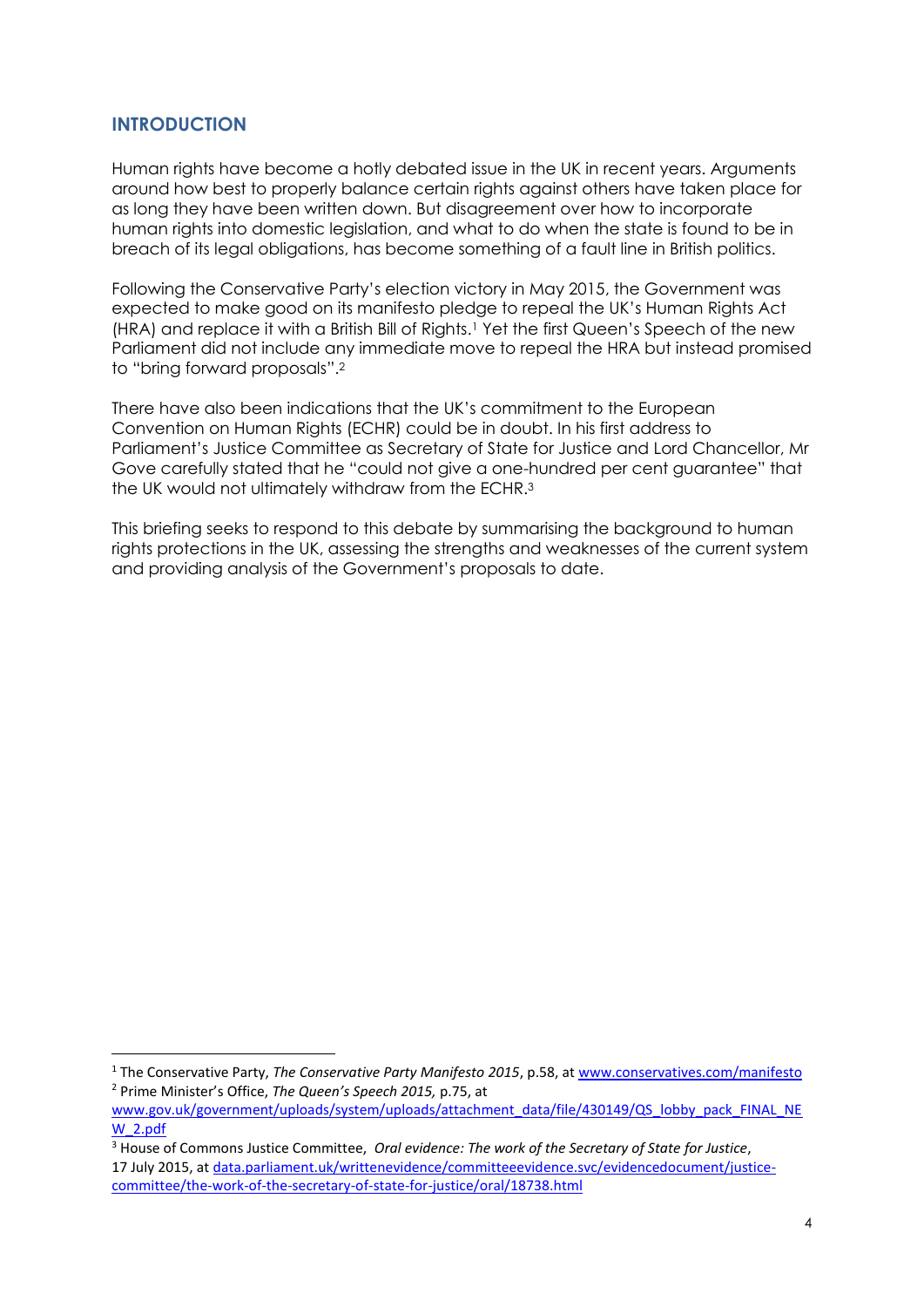# <span id="page-4-0"></span>**BACKGROUND**

The origins of human rights in this country can be traced back as far as 1215 and the issuance of the Magna Carta.<sup>4</sup> This document, for the first time, asserted the principle that all people should be subject to the rule of law.

Considered by many to be the international Magna Carta for all mankind, the Universal Declaration of Human Rights (UDHR) has much more recent origins. Adopted by the UN General Assembly in 1948, the Universal Declaration of Human Rights (UDHR) is considered to be the cornerstone of human rights around the world. <sup>5</sup> Drafted in the aftermath of the appalling atrocities of the Second World War, states wished to establish a framework which would uphold the dignity and freedom of all people everywhere.

The UDHR's 30 articles span the gamut of the human condition – from the right to work and education to freedom of thought, conscience and religion – and form the basis of numerous subsequent UN conventions. However, the UDHR's influence is ultimately symbolic. It lacks any kind of legal or political oversight mechanism which could monitor or enforce its implementation.

Mindful of this lacuna, the ECHR was drafted two years later to give teeth to a number of the UDHR's provisions concerning civil and political rights.<sup>6</sup> The UK was instrumental to the ECHR's initial creation, largely down to the involvement of the British lawyer and Conservative politician, Sir David Maxwell Fyfe, and former Prime Minister Sir Winston Churchill.

Both were closely involved in the negotiation of the Convention's language, incorporating into this fledging regional system many of the UK's own legal traditions. Carefully and deliberately constructed, it balances an individual's rights against their responsibilities. For example, freedom of expression may not be used to incite violence, and can therefore be restricted under such circumstances.

The UK was one of the first states to sign the ECHR, which it did in 1951, and actively encouraged others to do the same. In 1966, the UK also signed up to the European Court of Human Rights (ECtHR) in Strasbourg, which was established to rule on cases of violations of the Convention. For the first time people in the UK whose rights had been abused could seek justice and recompense.

However, it became apparent that this situation was not ideal. Such cases had to go all the way to Strasbourg to be heard, as British courts had no legal jurisdiction over the Convention and no domestic human rights legislation which to refer. For victims of rights abuses this process was both time-consuming and costly, taking on average seven years, sometimes even 10, to complete.<sup>7</sup>

The introduction of the HRA in 1998 was billed as "rights brought home". <sup>8</sup> Brought forward by the Labour Government and passed by Parliament with broad cross-party

**.** 

<sup>6</sup> Council of Europe, *European Convention on Human Rights,* at [www.echr.coe.int/Documents/Convention\\_ENG.pdf](http://www.echr.coe.int/Documents/Convention_ENG.pdf)

<sup>&</sup>lt;sup>4</sup> See British Library, at [www.bl.uk/magna-carta](http://www.bl.uk/magna-carta)

<sup>&</sup>lt;sup>5</sup> See United Nations, a[t www.un.org/en/universal-declaration-human-rights/](http://www.un.org/en/universal-declaration-human-rights/)

<sup>7</sup> Guardian, *Scrapping the 1998 Human Rights Act: what would it mean?*, 1 October 2014, at <http://www.theguardian.com/law/2014/oct/01/scrapping-human-rights-act-british-bill-of-rights> <sup>8</sup> Home Office, *Rights brought home: the Human Rights Bill,* at

[www.gov.uk/government/uploads/system/uploads/attachment\\_data/file/263526/rights.pdf](https://www.gov.uk/government/uploads/system/uploads/attachment_data/file/263526/rights.pdf)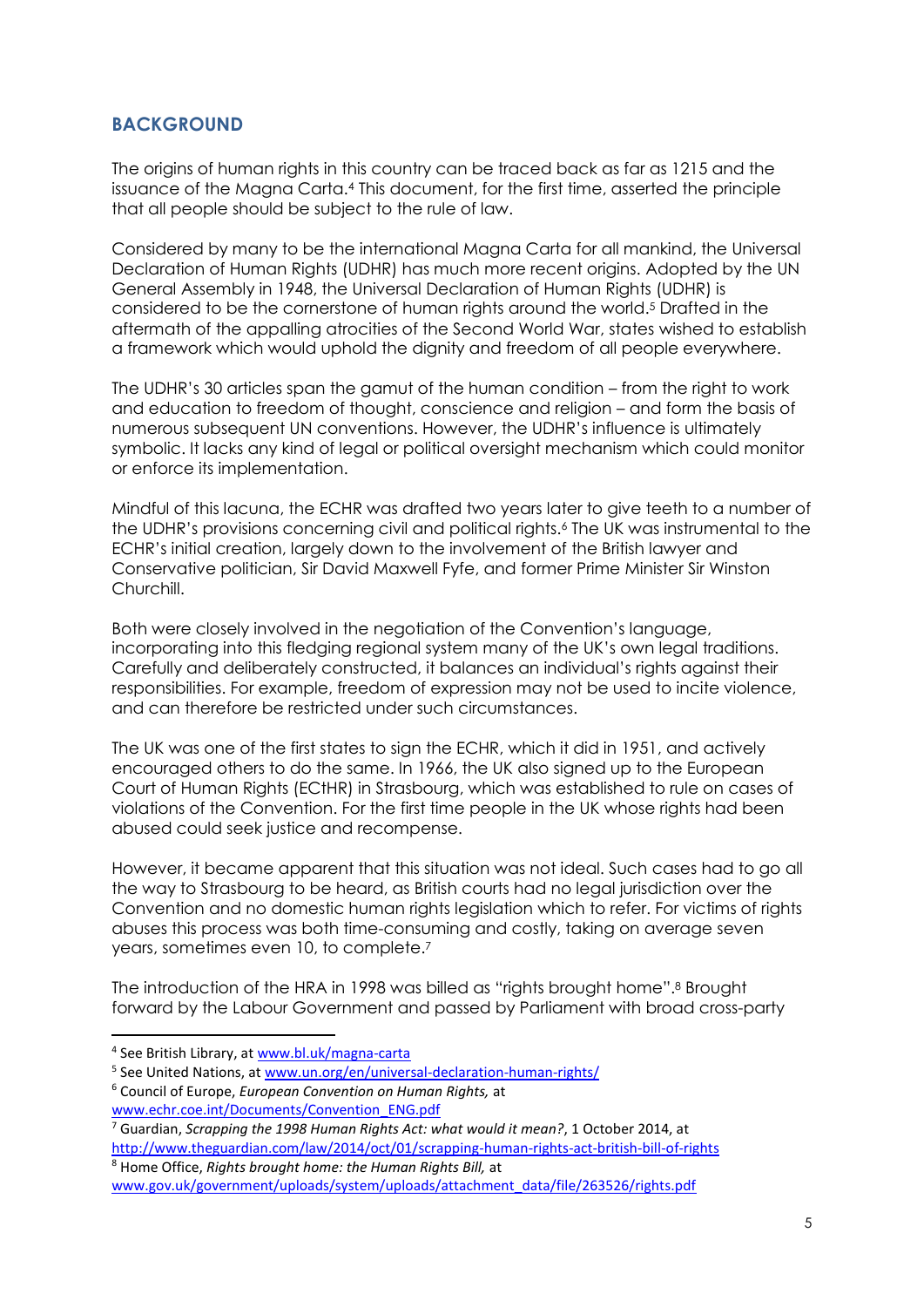support, it incorporated the ECHR's provisions into UK law. Put simply, it enabled people in the UK to claim the legal rights they had enjoyed since the 1950s under the British court system. Public bodies now had a legal obligation to ensure that they complied with these rights and treated all people fairly and with dignity.

It also effectively changed the UK's relationship with Strasbourg from a court of first resort for human rights cases to a court of last resort. Rather than pass over these cases to Strasbourg, British judges were now asked to undertake two important considerations: to assess whether a UK law is compatible with the ECHR "so far as it is possible to do so", and to "take into account" ECtHR jurisprudence in their own decisions.<sup>9</sup>

<sup>9</sup> The National Archives, *Human Rights Act 1998,* at [www.legislation.gov.uk/ukpga/1998/42/pdfs/ukpga\\_19980042\\_en.pdf](http://www.legislation.gov.uk/ukpga/1998/42/pdfs/ukpga_19980042_en.pdf)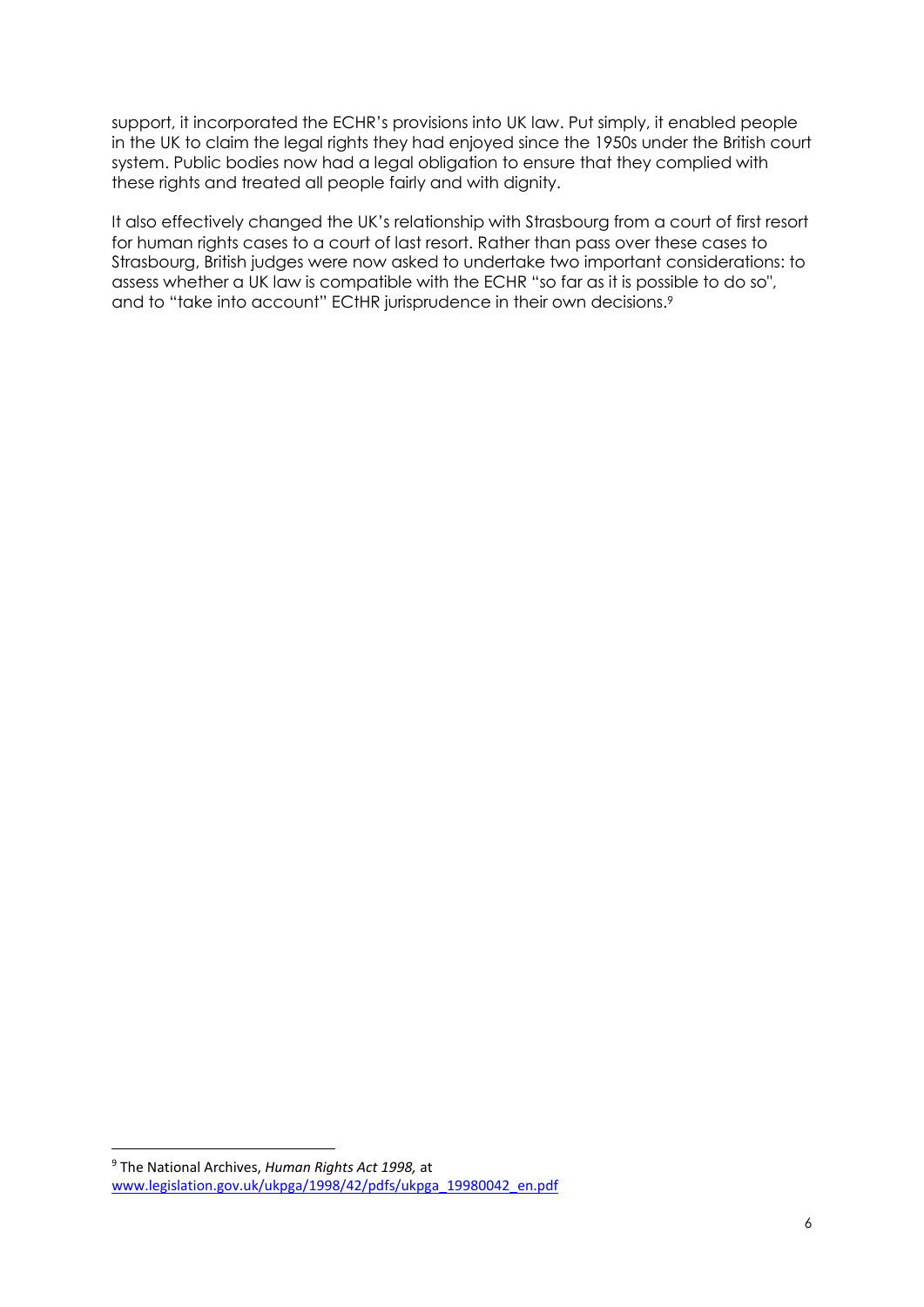# <span id="page-6-0"></span>**THE UK DEBATE**

Fuelled by the media's perception that it acted as a "charter for criminals" (see page 13), <sup>10</sup> political support for the HRA began to fracture soon after its adoption. Under the 2010-15 Coalition Government of the Conservatives and the Liberal Democrats, there were a number of significant developments in this debate.

#### **Council of Europe**

In 2011, the UK took its turn as Chair of the Committee of Ministers at the Council of Europe (CoE), the parent organisation of the ECtHR. The UK used this six-month position, which rotates amongst the CoE's 47 member states, to put forward an ambitious reform agenda. Key amongst the proposals was an initiative to tackle the Court's overwhelming backlog of cases, reducing it from 160,000 in 2011 to 84,500 in 2014. 11

In addition, under what is now known as the Brighton Declaration,<sup>12</sup> the UK called for the principle of subsidiarity and the margin of appreciation to be inserted into the ECHR's preamble. These are, respectively, the legal concepts that ensure the primary responsibility for fulfilling human rights falls to the state, and that the ECtHR allow a degree of discretion for national context when considering judgments on which there is no European consensus. This was achieved in 2013 through the adoption of Protocol 15 to the ECHR.<sup>13</sup>

Whilst their long-term impact remains to be seen, both initiatives can be regarded as examples of the reform that can be achieved from within the European human rights system. In a 2014 speech, Judge Robert Spano of the ECtHR commented that:

"The Court has demonstrated its willingness to defer to the reasoned and thoughtful assessment by national authorities of their Convention obligations. It is important to stress that this development does not introduce, in essence, any novel feature into Strasbourg jurisprudence, but constitutes rather a further refinement or reformulation of pre-existing doctrines, influenced by recent declarations of the member states."<sup>14</sup>

#### **Commission on a Bill of Rights**

1

In the same year, an independent Commission on a Bill of Rights was established by the Coalition Government to investigate "the creation of a UK Bill of Rights that incorporates and builds on all our obligations under the European Convention on Human Rights".<sup>15</sup> The Commission's focus on building on, rather than withdrawing from, the ECHR was

<sup>10</sup> The Daily Mail, *Human rights is a charter for criminals and parasites our anger is no longer enough*, 15 uly 2012, a[t www.dailymail.co.uk/debate/article-2173666/Human-rights-charter-criminals-parasites-anger-longer](http://www.dailymail.co.uk/debate/article-2173666/Human-rights-charter-criminals-parasites-anger-longer-enough.html)[enough.html](http://www.dailymail.co.uk/debate/article-2173666/Human-rights-charter-criminals-parasites-anger-longer-enough.html)

<sup>11</sup> UK Human Rights Blog, *The European Court of Human Rights: anti-democratic or guardian of fundamental values?,* 19 November 2014, at [ukhumanrightsblog.com/2014/11/19/the-european-court-of-human-rights](http://ukhumanrightsblog.com/2014/11/19/the-european-court-of-human-rights-anti-democratic-or-guardian-of-fundamental-values-judge-robert-spano/)[anti-democratic-or-guardian-of-fundamental-values-judge-robert-spano/](http://ukhumanrightsblog.com/2014/11/19/the-european-court-of-human-rights-anti-democratic-or-guardian-of-fundamental-values-judge-robert-spano/)

<sup>&</sup>lt;sup>12</sup> See Council of Europe, a[t www.echr.coe.int/Documents/2012\\_Brighton\\_FinalDeclaration\\_ENG.pdf](http://www.echr.coe.int/Documents/2012_Brighton_FinalDeclaration_ENG.pdf)

<sup>&</sup>lt;sup>13</sup> See Council of Europe, at www.echr.coe.int/Documents/Protocol 15 ENG.pdf

<sup>14</sup> Judge Robert Spano, *Universality or Diversity of Human Rights? Strasbourg in the Age of Subsidiarity,* 10 July 2014, a[t hrlr.oxfordjournals.org/content/early/2014/07/10/hrlr.ngu021.full](http://hrlr.oxfordjournals.org/content/early/2014/07/10/hrlr.ngu021.full)

<sup>15</sup> The National Archives, *Commission on a Bill of Rights, Volume 1,* p.5, at [webarchive.nationalarchives.gov.uk/20130128112038/http:/www.justice.gov.uk/downloads/about/cbr/uk](http://webarchive.nationalarchives.gov.uk/20130128112038/http:/www.justice.gov.uk/downloads/about/cbr/uk-bill-rights-vol-1.pdf)[bill-rights-vol-1.pdf](http://webarchive.nationalarchives.gov.uk/20130128112038/http:/www.justice.gov.uk/downloads/about/cbr/uk-bill-rights-vol-1.pdf)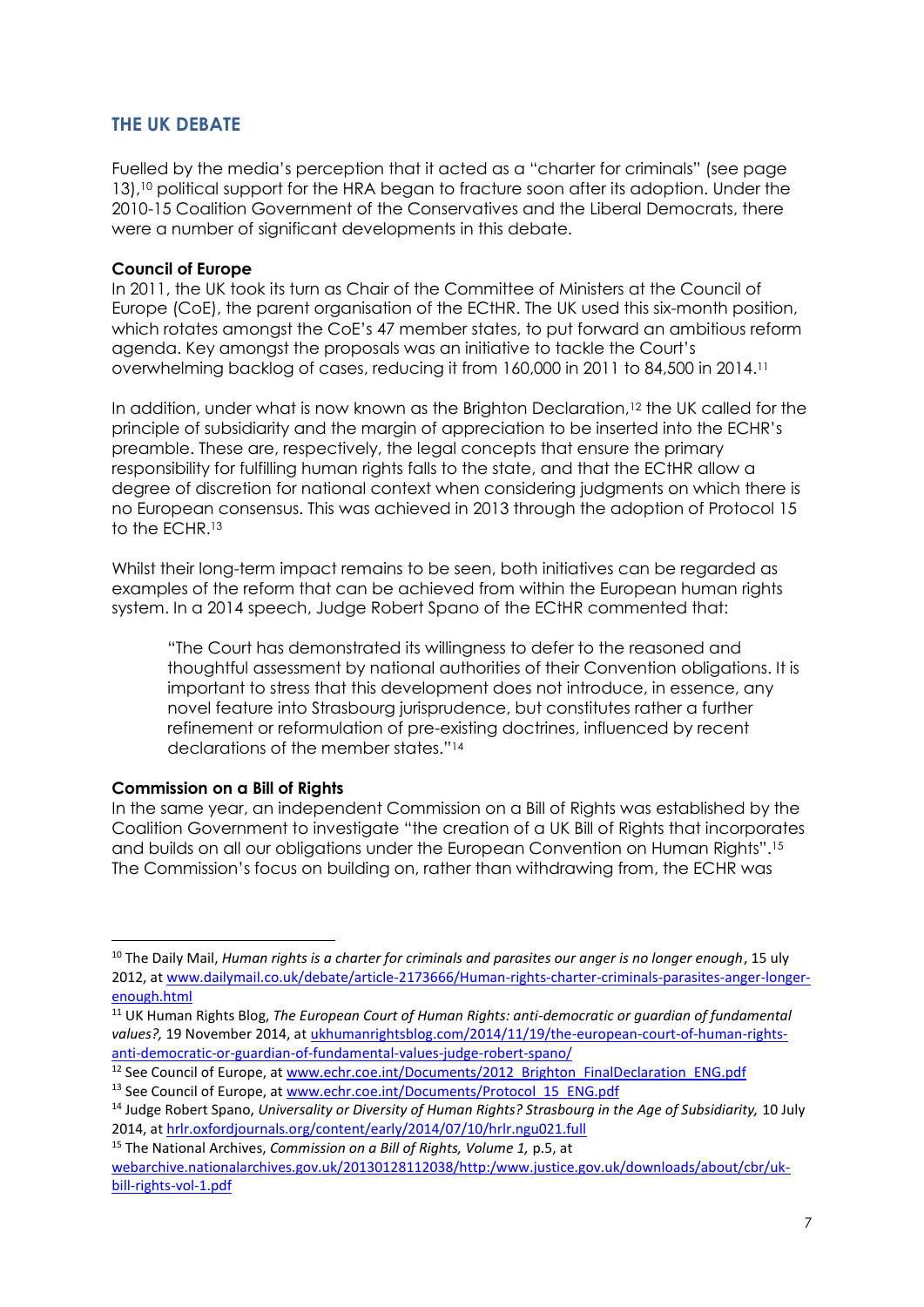included the 2010 Coalition Agreement, and used as a minimum standard for discussions of future proposals. 16

The Commission undertook two extensive consultation exercises, gathering the views of over 2,000 people, and met with 120 individuals and organisations from around the country. The graphics below set out two of the key questions from these consultations:



In addition to this, 87 per cent of respondents advocated expanding the rights currently included in UK legislation, and 100 respondents argued in favour of incorporating further international instruments, such as the UN Convention on the Rights of the Child.<sup>19</sup>

In its final report, seven of the Commission's nine members were in favour of exploring a new Bill of Rights, primarily as a 'rebranding' exercise which could overcome the

<sup>16</sup> Cabinet Office, *The Coalition: our programme for Government*, at [www.gov.uk/government/uploads/system/uploads/attachment\\_data/file/78977/coalition\\_programme\\_for\\_g](https://www.gov.uk/government/uploads/system/uploads/attachment_data/file/78977/coalition_programme_for_government.pdf) [overnment.pdf](https://www.gov.uk/government/uploads/system/uploads/attachment_data/file/78977/coalition_programme_for_government.pdf)

<sup>17</sup> The National Archives, *Commission on a Bill of Rights, Volume 2,* p.120, at [/webarchive.nationalarchives.gov.uk/20130128112038/http:/www.justice.gov.uk/downloads/about/cbr/uk](http://webarchive.nationalarchives.gov.uk/20130128112038/http:/www.justice.gov.uk/downloads/about/cbr/uk-bill-rights-vol-1.pdf)[bill-rights-vol-1.pdf](http://webarchive.nationalarchives.gov.uk/20130128112038/http:/www.justice.gov.uk/downloads/about/cbr/uk-bill-rights-vol-1.pdf)

<sup>&</sup>lt;sup>18</sup> The National Archives, *Commission on a Bill of Rights, Volume 2*, p.133

<sup>19</sup> The National Archives, *Commission on a Bill of Rights, Volume 2,* p.150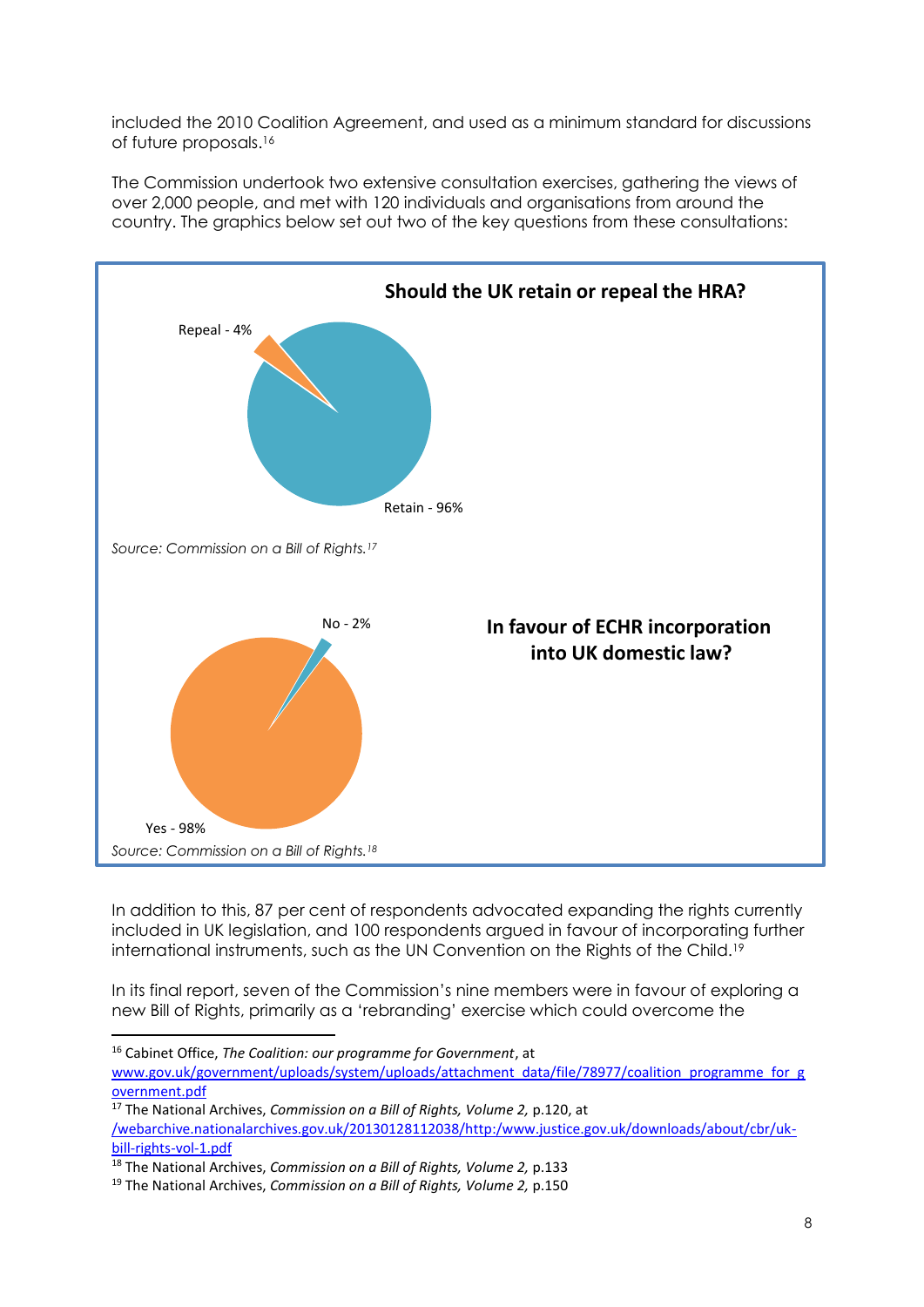growing divisiveness of the HRA debate. The Commission stated that "a majority of members believe that the present position is unlikely to be a stable one. Some of the voices both for and against the current structures are now so strident, and public debate so polarised, that there is a strong argument for a fresh beginning".<sup>20</sup>

Others felt this to be a drastic action, however. The most vocal defenders of the current system, Baroness Kennedy of The Shaws QC and Professor Philippe Sands QC, argued that "our colleagues in the majority have, in our view, failed to identify or declare any shortcomings in the Human Rights Act, or in its application by our courts".<sup>21</sup>

Furthermore, those in the Commission who did favour change, could not reach agreement on a specific way forward, with devolution presenting a particular obstacle (see page 16). The eight separate papers published by the Commissioners evidenced these divisions, with two going beyond their terms of reference and arguing that withdrawal from the ECHR must be considered.<sup>22</sup>

#### **General election**

This debate also featured prominently in the run up to the 2015 general election. Pledges to retain the HRA and ECHR were made in the Labour, Liberal Democrat, Scottish Nationalist Party, Plaid Cymru and Green Party manifestos. Whilst the Conservatives and the United Kingdom Independence Party both promised repeal of the HRA and reform of, or withdrawal from, the ECHR.

Signalling the political capital being invested in this issue, it was the Prime Minister who announced the Conservative Party's plans to repeal the HRA at the 2014 autumn party conference. <sup>23</sup> Soon after, the Conservative Party published its plans in a policy paper entitled: *Protecting human rights in the UK: the Conservatives' proposals for changing Britain's human rights laws.<sup>24</sup>* In lieu of any draft Bill, promised in the policy paper and other forums, this is the most substantive proposal published by the party to date.

This document reasserted the Conservative Party's "commitment to fundamental human rights" but stated that there have been "significant developments which have undermined public confidence in the human rights framework" which must be addressed.<sup>25</sup>

However, the paper should be viewed as highly politically charged – note the repeated references to "Labour's Human Rights Act" – and contained a number of inaccuracies (see page 13).

[www.conservatives.com/~/media/files/downloadable%20Files/human\\_rights.pdf](http://www.conservatives.com/~/media/files/downloadable%20Files/human_rights.pdf)

 $25$  Ibid

<sup>20</sup> The National Archives, *Commission on a Bill of Rights, Volume 1,* p.30

<sup>21</sup> The National Archives, *Commission on a Bill of Rights, Volume 1,* p.31

<sup>22</sup> The National Archives, *Commission on a Bill of Rights, Volume 1,* p.182

<sup>23</sup> Conservative Party, *David Cameron speech to Conservative Party Conference 2014*, 1 October 2014, at [press.conservatives.com/post/98882674910/david-cameron-speech-to-conservative-party](http://press.conservatives.com/post/98882674910/david-cameron-speech-to-conservative-party)

<sup>&</sup>lt;sup>24</sup> The Conservative Party, Protecting human rights in the UK: the Conservatives' proposals for changing *Britain's human rights laws*, at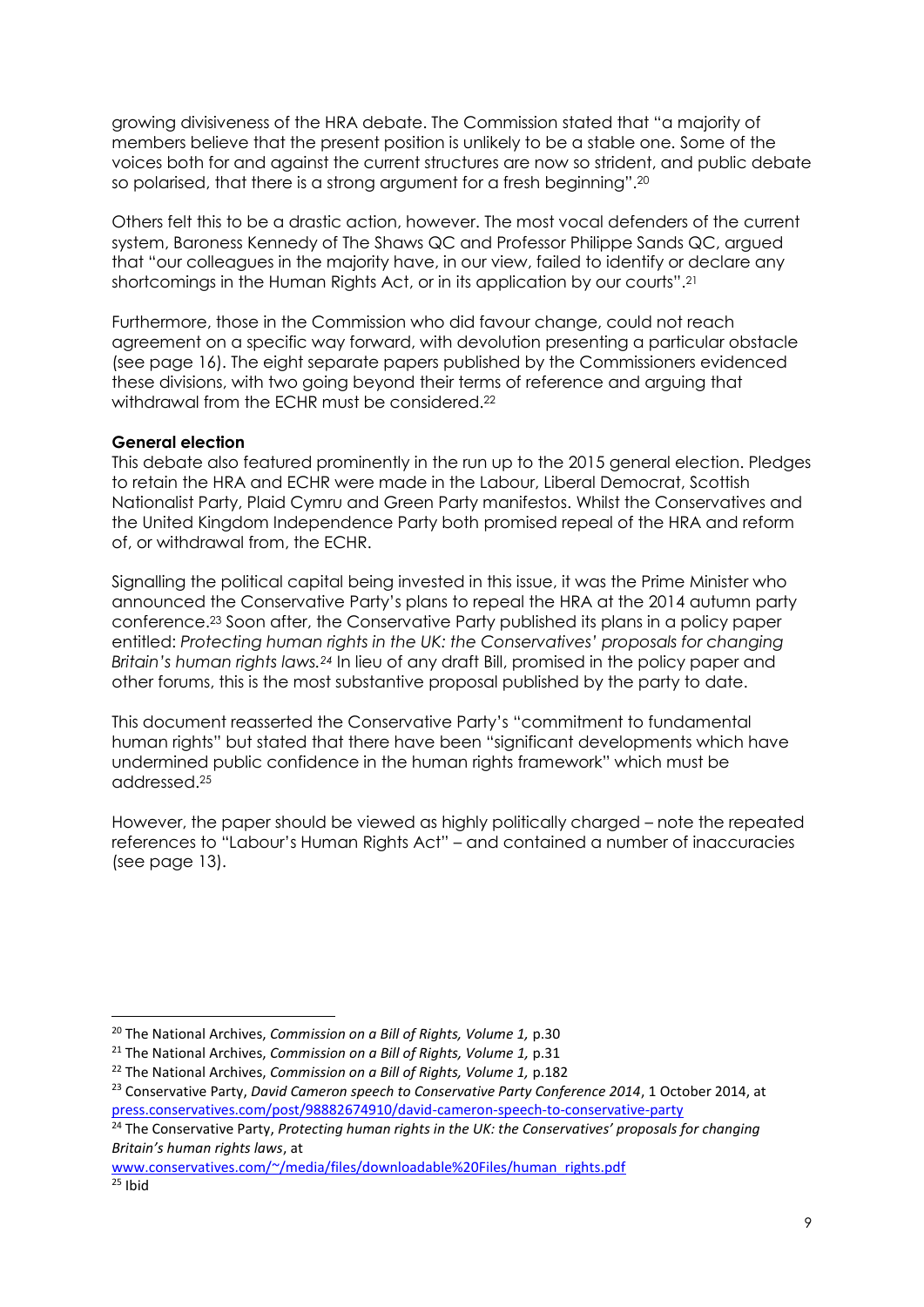# <span id="page-9-0"></span>**DECADES OF PROTECTION**

What have the HRA and ECHR achieved for people in the UK, and what is the UK's record like at the Strasbourg court?

#### **The Human Rights Act**

Human rights are vital to ensuring that everyone gets treated fairly, with dignity and can seek access to justice if needed. The HRA provides legal protection for this, making sure that every public authority respects the:

- $\checkmark$  Right to life
- $\checkmark$  Right to live free from torture or inhuman treatment
- $\checkmark$  Right to live free from enslavement
- $\checkmark$  Right not to be detained without proper cause
- $\checkmark$  Right to a fair trial and legal process
- $\checkmark$  Right to fair punishment if you break the law
- $\checkmark$  Right to lead your private and family life without interference
- $\checkmark$  Right to think and believe what you choose
- $\checkmark$  Right to express yourself freely
- $\checkmark$  Right to peaceful assembly and protest
- $\checkmark$  Right to an appropriate remedy if your rights have been infringed
- $\checkmark$  Right to marry who you want
- $\checkmark$  Right to live your life free from discrimination

Bringing a case under the HRA not only provides justice to those who have been wronged, but can help bring about changes to ensure that no one else will suffer the same treatment in the future.

# **CASE STUDY**

 $\overline{a}$ 

The right to private and family life

In 2002, a case was brought forward by Mrs Bernard, a severely disabled person, using the HRA.<sup>26</sup> After receiving accommodation from the local council, it was found to be unsuitable for her condition. It had not been adapted for her disability and she could not access the bathroom, often confining her to living in one room downstairs. Even after raising complaints, the local council failed to settle Mrs Bernard and her family in suitable accommodation.

After taking their case to the High Court, the local council was found to have breached Article 8 of the HRA, which places a positive obligation on the state to respect the right to private and family life. Mrs Bernard was awarded damages.

In the 15 years since it has been in force, some remarkable things have been achieved under the HRA. For example, the Act has:

 Triggered an inquiry into deaths at Staffordshire General Hospital where patients faced appalling treatment, which led to NHS-wide reforms.<sup>27</sup>

<sup>27</sup> Leigh Day, *Judicial reviews and the Mid Staffordshire inquiries*, 12 May 2010, at [www.leighday.co.uk/Asserting-your-rights/Human-rights/Mid-Staffordshire-Inquiry/Judicial-reviews-and-the-](http://www.leighday.co.uk/Asserting-your-rights/Human-rights/Mid-Staffordshire-Inquiry/Judicial-reviews-and-the-Mid-Staffordshire-inquiri)[Mid-Staffordshire-inquiri](http://www.leighday.co.uk/Asserting-your-rights/Human-rights/Mid-Staffordshire-Inquiry/Judicial-reviews-and-the-Mid-Staffordshire-inquiri)

<sup>&</sup>lt;sup>26</sup>See Our Human Rights Stories, at [www.ourhumanrightsstories.org.uk/case-study/using-human-rights-act](http://www.ourhumanrightsstories.org.uk/case-study/using-human-rights-act-challenge-failure-provide-adequate-community-care-services)[challenge-failure-provide-adequate-community-care-services](http://www.ourhumanrightsstories.org.uk/case-study/using-human-rights-act-challenge-failure-provide-adequate-community-care-services)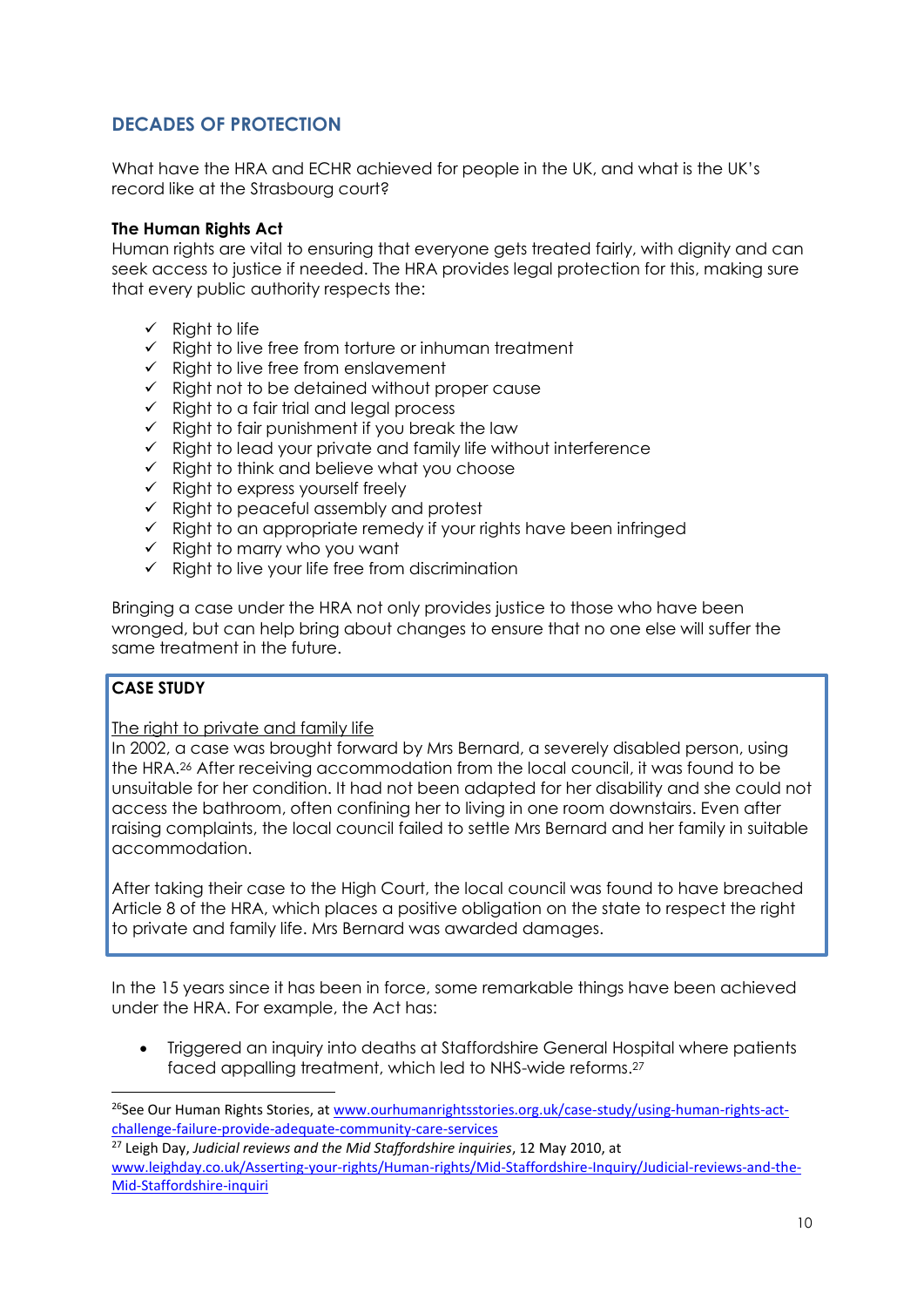- Ensured that police forces follow up on all allegations of rape, after two women's claims were ignored and their attacker went on to assault others. 28
- Asserted that authorities caring for people with mental health problems cannot confine them in institutions indefinitely, with the onus placed on the state, not the individual, to prove if someone has a mental disorder. 29

#### **The European Convention on Human Rights**

Over the decades, the ECHR has contributed greatly to the protection and promotion of human rights for Europe's more than 700 million residents. The Court in Strasbourg safeguards these rights, and has acted as a 'back stop' for the excesses or inadequacies of 47 member states.

The UK has an excellent record at the ECtHR, particularly compared to states such as Turkey, which accounts for 17 per cent of all cases brought to the Court. <sup>30</sup> Of the 12,000 applications submitted against the UK between 1999 and 2010, just 1.8 per cent found a violation.<sup>31</sup> In 2014, there were just four cases where the UK was judged to have broken the Convention, compared with 122 violations in Russia, 94 in Turkey and 74 in Romania.<sup>32</sup>



According to Rights Info, a public information campaign on human rights in the UK, the vast majority of the UK's violations – 45 per cent – were concerned with either the right to a fair trial or unlawful detention.<sup>34</sup>

<sup>28</sup> See Rights Info, at [rightsinfo.org/stories/the-black-cab-rapist/](http://rightsinfo.org/stories/the-black-cab-rapist/)

<sup>29</sup> See Rights Info, at [rightsinfo.org/stories/prove-it-or-let-me-go/](http://rightsinfo.org/stories/prove-it-or-let-me-go/)

<sup>30</sup> See Rights Info, at<http://rightsinfo.org/infographics/human-rights-uncovered/>

<sup>31</sup>Equality and Human Rights Commission, *The UK and the European Court of Human Rights*, at www.equalityhumanrights.com/sites/default/files/documents/research/83. european\_court\_of\_human\_right [s.pdf](http://www.equalityhumanrights.com/sites/default/files/documents/research/83._european_court_of_human_rights.pdf)

<sup>&</sup>lt;sup>32</sup> See Council of Europe, a[t www.echr.coe.int/Documents/Stats\\_violation\\_2014\\_ENG.pdf](http://www.echr.coe.int/Documents/Stats_violation_2014_ENG.pdf)

<sup>&</sup>lt;sup>33</sup> See Council of Europe, at http://www.echr.coe.int/Documents/CP\_United\_Kingdom\_ENG.pdf

<sup>34</sup> See Rights Info, at<http://rightsinfo.org/infographics/human-rights-uncovered/>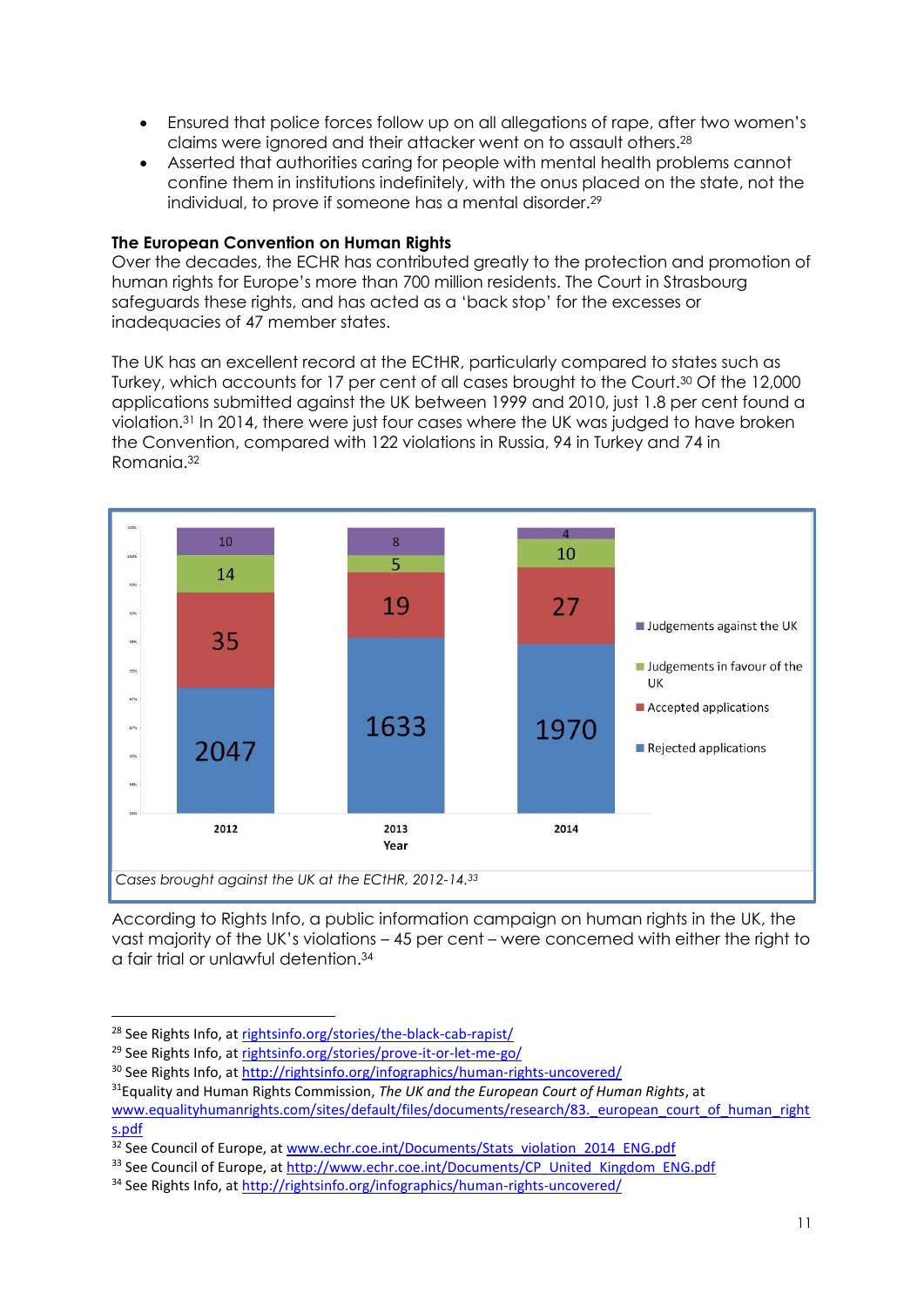# **CASE STUDIES**

#### Freedom of expression

In 1958, a morning sickness drug called Thalidomide was released in the UK. The drug had a devastating effect on thousands of children, who were born with severe birth defects. The Sunday Times launched a campaign in support of the victims, however the Attorney-General blocked the publication of an article which detailed the manufacturers' negligence. The Government argued that it would unfairly influence proceedings between the victims and the drug company.

The ECtHR decided that in doing so the Attorney-General violated the Sunday Times' right to freedom of expression, and that the newspaper was right to publish the facts on "a matter of undisputed public concern".<sup>35</sup>

#### Prohibition of torture

In 1978, a case was brought against the UK by the Government of Ireland using the ECHR – the first inter-state case of its kind.<sup>36</sup> It concerned the UK Government's use of interrogation tactics against suspected members of terrorist organisations operating in Northern Ireland. These practices included the hooding of suspects, being forced to maintain stress positions for extended periods of time, subjection to noise and the deprivation of sleep, food and drink.

In a landmark ruling, the ECtHR decided that this was inhuman treatment resulting in intense mental and physical suffering, and was therefore a violation of Article 3. Such is the enduring significance of this case that in December 2014 the Government of Ireland announced that it may request that the ECtHR reconsider this judgment in order to argue that these practices constitute the higher crime of torture.<sup>37</sup>

And as can be expected when dealing with such sensitive issues, governments of every persuasion have publicly and angrily condemned rulings found against them. Certain examples – such as the decriminalisation of homosexual acts conducted in private in Northern Ireland<sup>38</sup> – were considered highly controversial at the time but are now held up as some of the Court's most significant achievements.

 $\overline{a}$ 

<sup>35</sup> See Rights Info, at [rightsinfo.org/stories/free-to-report/](http://rightsinfo.org/stories/free-to-report/)

<sup>36</sup> See Rights Info, at [rightsinfo.org/stories/the-five-techniques/](http://rightsinfo.org/stories/the-five-techniques/)

<sup>37</sup> BBC News, *Hooded men: Irish government bid to reopen 'torture' case*, 2 December 2014, at [www.bbc.co.uk/news/uk-northern-ireland-30296397](http://www.bbc.co.uk/news/uk-northern-ireland-30296397)

<sup>38</sup> See Rights Info, at [rightsinfo.org/stories/being-gay-is-not-a-crime/](http://rightsinfo.org/stories/being-gay-is-not-a-crime/)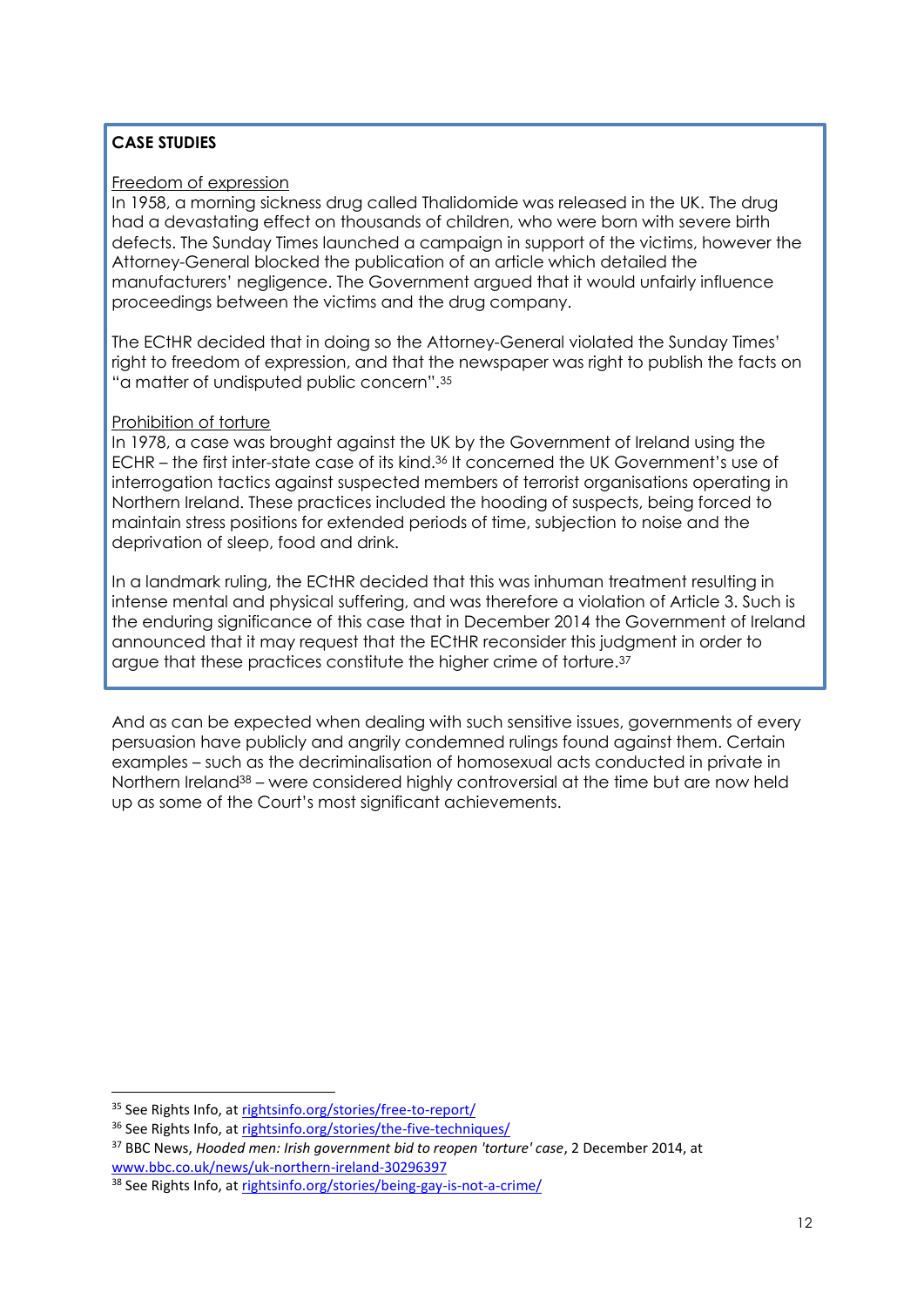# <span id="page-12-0"></span>**TIME TO CHANGE?**

Of course, the UK's record at Strasbourg has not been entirely straightforward. Three cases in particular have captured people's attention in recent years.

#### **CASE STUDIES**

#### Voting rights

In the highly contentious case of *Hirst v UK* in 2005, a UK prisoner claimed that the Government's ban on prisoner voting had breached Article 3 of Protocol 1 of the ECHR.<sup>39</sup>

The Strasbourg Court accepted that the state may revoke the right to vote in certain defined circumstances, but concluded that the Government's blanket ban on all convicted prisoners, regardless of their crime or sentence, was indiscriminate. The Court strongly emphasised that voting is a right granted to all citizens, not something to be conferred by the state in return for good behaviour. More than 10 years after the judgment was made, the Government still has not implemented this decision.

#### The right to a fair trial

In 1994, Abu Qatada fled his home country of Jordan where he had been tortured, and was granted asylum in the UK. Whilst residing in the UK he was dubbed a 'hate preacher' and was considered to be highly involved in terrorist activity (although he was never charged with any crime). When sentenced to life imprisonment in absentia by a Jordanian court, the UK Government sought to deport him. However Qatada took his case to the ECtHR, claiming that doing so would place him at real risk of torture.<sup>40</sup>

The ECtHR ruled that despite assurances from Jordan that Qatada would not be subjected to torture, his deportation would breach Article 6 on the right to a fair trial as the authorities would likely use evidence gathered through torture against him. After a drawn-out legal battle, the case was subsequently settled through diplomacy. The UK secured Jordan's agreement, set down in an international treaty, that its courts would never again accept evidence obtained through torture. Qatada was voluntarily deported in 2013.

#### The prohibition against inhuman and degrading treatment

In 2013, three convicted murderers serving life sentences argued that whole life tariffs without any prospect of release constituted inhuman and degrading treatment under Article 3 of the ECHR. Although the Justice Secretary has the power to release a whole life prisoner, the ECtHR agreed that there was a significant lack of clarity around the circumstances in which this may occur.<sup>41</sup>

However, earlier this year, the ECtHR reversed its previous position and deferred to a UK Court of Appeal decision given in February 2015, in which it clarified the Justice Secretary's discretionary powers to release such prisoners in exceptional circumstances.<sup>42</sup> This case has come to exemplify what can be achieved by the current system of dialogue between British courts and the ECtHR.

<sup>39</sup> See Rights Info, at [rightsinfo.org/stories/civil-death/](http://rightsinfo.org/stories/civil-death/)

<sup>40</sup> See Rights Info, at [rightsinfo.org/stories/terror/](http://rightsinfo.org/stories/terror/)

<sup>41</sup> See Rights Info, at [rightsinfo.org/stories/throwing-away-the-key/](http://rightsinfo.org/stories/throwing-away-the-key/)

<sup>42</sup> See Council of Europe, a[t hudoc.echr.coe.int/eng?i=001-150778#{"itemid":\["001-150778"\]}](http://hudoc.echr.coe.int/eng?i=001-150778#{"itemid":["001-150778"]})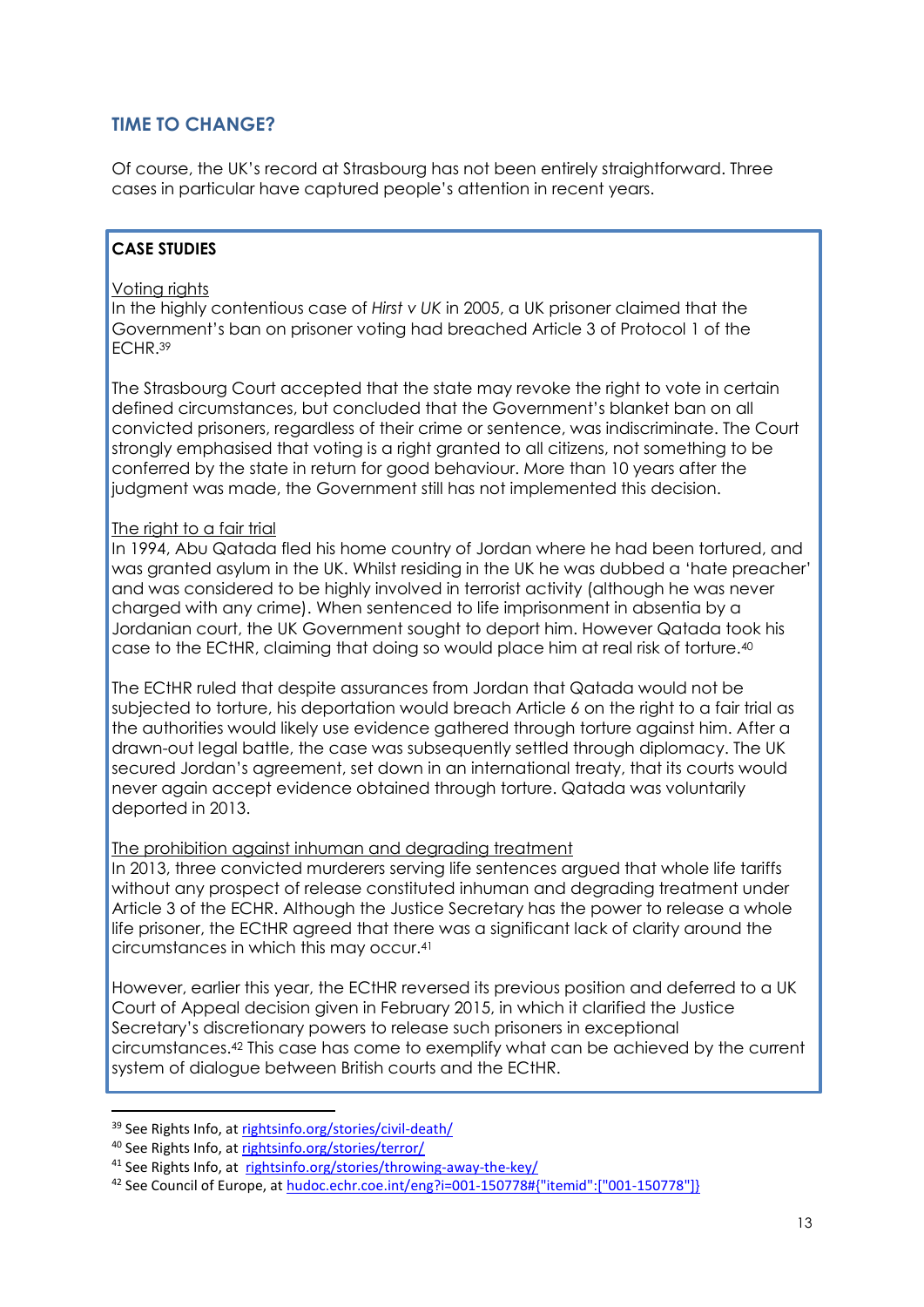Largely as a result of these, very few, controversial cases, the UK's human rights framework has come under intense scrutiny. For some, they are clear signals that the system needs radical reform. Typical suggestions have included:

# *1. Repeal the HRA and replace with a British Bill of Rights*

At a minimum, proposals for change have focussed on 'rebranding' the UK's human rights legislation. Typically such suggestions have asserted that a Bill of Rights would be made up of the same rights as currently contained in the HRA. However these have also been coupled with proposals for restricting the rights of those considered "unmeritorious".<sup>43</sup>

*2. Break the link between British courts and the ECtHR and make their rulings advisory*

This proposal aims to ensure that British courts are no longer required to take into account rulings from the ECtHR. However, there is nothing which legally-binds judges to ECHR decisions. Under the HRA, they must simply consider Strasbourg jurisprudence when forming their own conclusions. It has been the case, however, that British judges have often (but not always) chosen to rule in line with ECtHR jurisprudence.

Article 46 of the ECHR places a legal obligation on the UK *state* – not UK judges – to abide by ECtHR decisions. If the UK remains party to the ECHR this would not change, regardless of any attempts to amend this under a Bill of Rights.

*3. Prevent laws from being re-written through judges' interpretation* Though intended as a way of upholding the 'sovereignty' of Parliament's decisions on legislation – this suggestion is a red herring.

Under current arrangements, neither British nor European judges can re-write or repeal UK legislation. British judges can make 'declarations of incompatibility', which ask that Parliament consider amending the legislation to come in line with the HRA. Likewise, European judges can find a violation of human rights, but it cannot force a change in the law (which is why the prisoner vote ruling of 2005 has still not been implemented).

Furthermore, any attempt to 'clarify' how human rights law or judges' rulings should be implemented would be equally unappealing. Should the Government's own interpretation of human rights differs to ECtHR case law, it would likely mean an increase in judgments found against the UK in Strasbourg.

# *4. Limit human rights laws to serious cases only*

Often suggested as a way of ensuring that 'trivial' human rights cases are struck out whilst leaving more time for more 'important' issues, there is no evidence provided as to how this would work or why this would be necessary.

Firstly, the issues included in the HRA and ECHR have long been considered a bare minimum amongst a far wider spectrum of human rights commitments the UK is signed up to. Which rights listed on page 10 could be considered trivial? And courts already do a good job in prioritising those claims which are legally credible – in 2014, 99 per cent of cases against the UK at the ECtHR were rejected as inadmissible. 44

 $\overline{a}$ <sup>43</sup> House of Lords Constitution Committee, *Oral evidence session with the Rt Hon. Michael Gove MP, Lord Chancellor and Secretary of State for Justice*, 2 December 2015, at [www.parliament.uk/documents/lords-committees/constitution/AnnualOralEvidence2014-15/CC021215-lord-](http://www.parliament.uk/documents/lords-committees/constitution/AnnualOralEvidence2014-15/CC021215-lord-chancellor.pdf)

[chancellor.pdf](http://www.parliament.uk/documents/lords-committees/constitution/AnnualOralEvidence2014-15/CC021215-lord-chancellor.pdf)

<sup>44</sup> See Council of Europe, a[t www.echr.coe.int/Documents/Stats\\_analysis\\_2014\\_ENG.pdf](http://www.echr.coe.int/Documents/Stats_analysis_2014_ENG.pdf)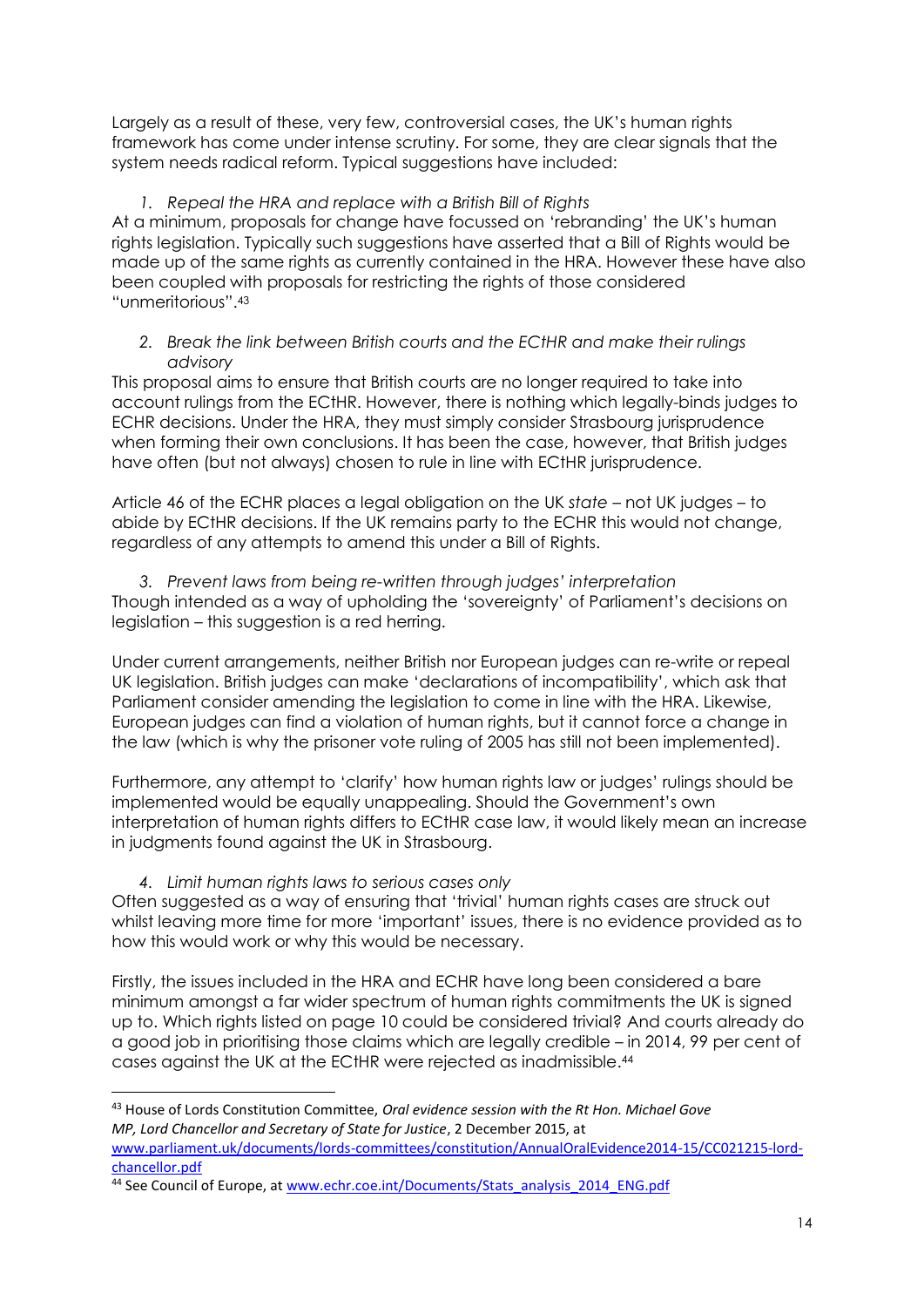#### *5. Limit the extra-territorial application of human rights law*

In an attempt to stymie allegations of misconduct made against the Ministry of Defence, it has been suggested that blocking the application of the HRA outside of UK territory would reassure British Armed Forces serving abroad that they won't face litigation (excluding, presumably, violations of the Geneva Conventions and other laws of war).

However, doing so would also remove the human rights protections usually available to the men and women serving in the forces, some of whom have died or been injured due to dangerous failings of the state.<sup>45</sup>

#### 6. *Amend the Ministerial Code*

Another previous suggestion was to amend the Ministerial Code – the guidelines which regulate the conduct of government ministers – to "remove any ambiguity in the current rules about the duty of Ministers to follow the will of Parliament in the UK".<sup>46</sup>

This was implemented by the Government on 14 October 2015, when it removed the "overarching duty on Ministers to comply with the law including international law and treaty obligations and to uphold the administration of justice and to protect the integrity of public life"<sup>47</sup> and replaced it with an "overarching duty on Ministers to comply with the law and to protect the integrity of public life".<sup>48</sup> In response, UNA-UK policy adviser and former legal adviser to the Foreign & Commonwealth Office, Sir Frank Bermann QC, said "it's impossible not to feel a sense of disbelief at what must have been the deliberate suppression of the reference to international law in the new version".<sup>49</sup>

In summary:

- It is not acceptable for a Bill of Rights to remove any of the rights currently in the ECHR, or to remove rights from particular groups of people
- As a matter of international law, ECtHR rulings place an obligation on the state, not judges, to address human rights violations
- It is incorrect to say that judges can change the law themselves only Parliament can do that
- There is no such thing as a 'trivial' human rights case the ECHR lists a number of vital protections we each rely on every day
- Limiting the extra-territorial application of human rights law would also take away the protections of British soldiers
- <span id="page-14-0"></span> Amending the Ministerial Code devalues the important role of international law in placing a check on those serving in public office

<sup>45</sup> See Rights Info, at [rightsinfo.org/stories/the-soldiers-did-their-duty-they-were-entitled-to-proper](http://rightsinfo.org/stories/the-soldiers-did-their-duty-they-were-entitled-to-proper-equipment/)[equipment/](http://rightsinfo.org/stories/the-soldiers-did-their-duty-they-were-entitled-to-proper-equipment/)

<sup>46</sup> The Conservative Party, *Protecting human rights in the UK: the Conservatives' proposals for changing Britain's human rights laws*

<sup>47</sup> See Westminster Training, at [westminstertraining.org.uk/resource/ministerial-code-may-2010/](http://westminstertraining.org.uk/resource/ministerial-code-may-2010/)

<sup>48</sup> Cabinet Office, *Ministerial Code*, at

[www.gov.uk/government/uploads/system/uploads/attachment\\_data/file/468255/Final\\_draft\\_ministerial\\_cod](http://www.gov.uk/government/uploads/system/uploads/attachment_data/file/468255/Final_draft_ministerial_code_No_AMENDS_14_Oct.pdf) [e\\_No\\_AMENDS\\_14\\_Oct.pdf](http://www.gov.uk/government/uploads/system/uploads/attachment_data/file/468255/Final_draft_ministerial_code_No_AMENDS_14_Oct.pdf)

<sup>49</sup> The Guardian, *International law and the ministerial code*, 25 October 2015, at [www.theguardian.com/law/2015/oct/25/international-law-and-the-ministerial-code](http://www.theguardian.com/law/2015/oct/25/international-law-and-the-ministerial-code)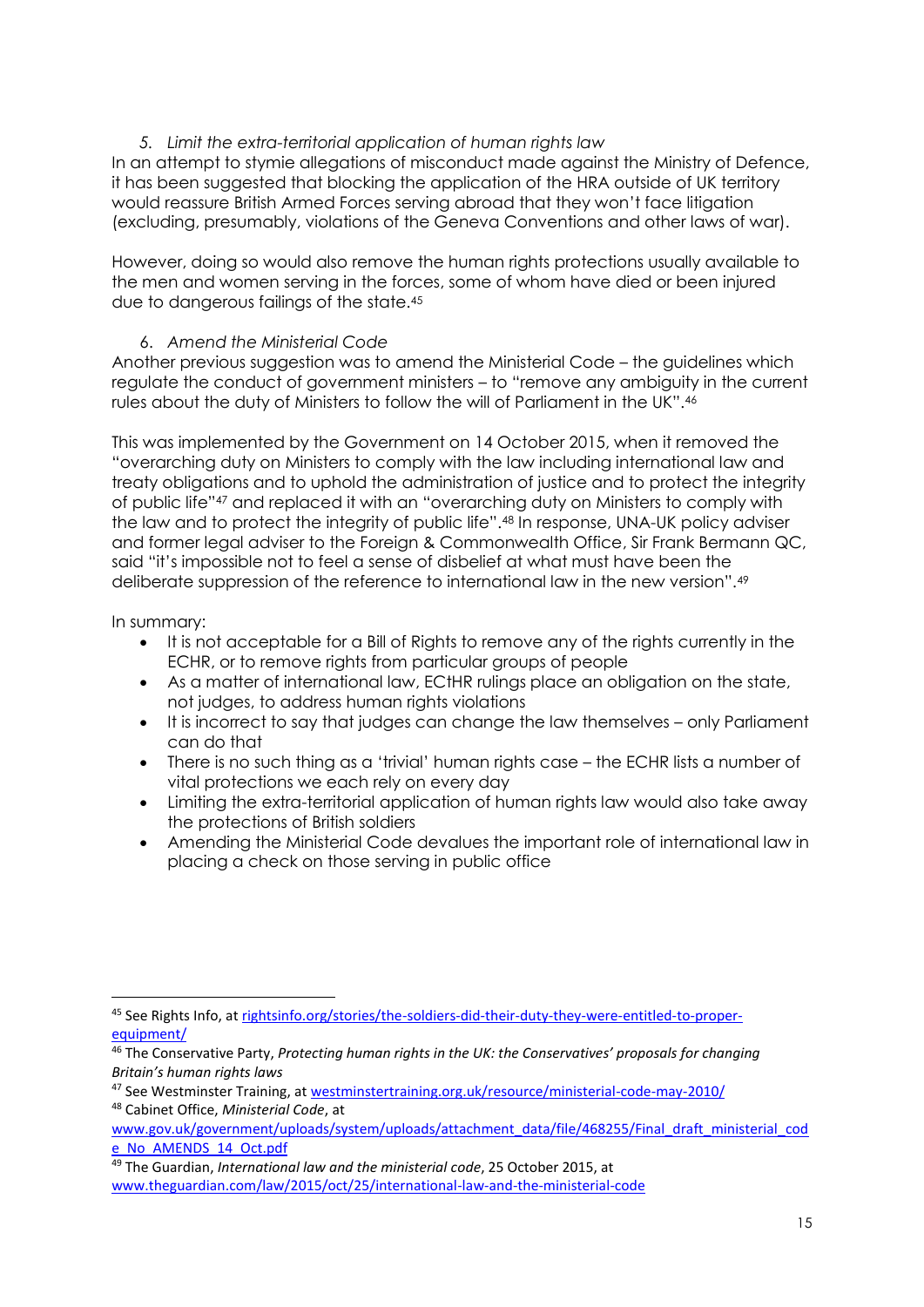# **POTENTIAL OBSTACLES**

There are a number of potential obstacles to the Government's plans. These can be broadly defined as legal difficulties, rule of law concerns and the current political dynamic in Westminster.

#### **Legal difficulties**

The establishment of a Bill of Rights would require addressing a number of much broader questions around the UK's constitutional arrangements – something which falls outside of the remit of the Ministry of Justice and is within the scope of the Cabinet Office.

The ECHR's provisions are currently hard-wired into devolution legislation, which in turn is governed by a number of complex conventions. Any attempt to tamper with these arrangements must be done carefully, particularly so soon after a referendum in 2014 nearly broke up the Union. So tricky is this problem that the nine expert members of the Commission on a Bill of Rights could not solve it in their 21 months of review.

Take Scotland, for example. At present, the UK Parliament is still legally authorised to make UK-wide law – it does not give this up under devolution. But typically, when considering legislation which relates to a devolved matter, the UK Parliament would normally seek the consent of the Scottish Parliament. This delicate balance of power has become known as the Sewel Convention,<sup>50</sup> and is also set out in the Memorandum of Understanding which shapes the relationship between the UK Government and the devolved institutions.<sup>51</sup> Any attempt to impose new human rights legislation against the will of the Scottish Parliament could cause a constitutional crisis.

The case of Northern Ireland is even more complicated, as human rights are woven into the Belfast Agreement 1998 which ended decades of internal conflict.<sup>52</sup> Supported in an all-Ireland referendum and deposited at the UN, this treaty invokes the ECHR as an essential safeguard against future hostilities, and is legally incorporated through the HRA. Any change to Northern Ireland's human rights arrangements risks seriously undermining the legacy of this peace process.<sup>53</sup>

There is much debate, therefore, over whether the repeal and replacement of the HRA – against the devolved nations' wishes (see page 18) – could be considered either constitutional or legitimately possible. There is the possibility that the Government could, for example, leave the HRA intact whilst pursuing a separate arrangement for England. However the popular rhetoric around a 'British' Bill of Rights would in this case be a misnomer, for there would then instead be a patchwork of human rights standards that differ in different parts of the country.

There are suggestions that this hierarchal approach to human rights could go even further. Martin Howe QC (a former member of the Commission on a Bill of Rights who has been closely involved in writing the Conservatives' draft Bill) has previously suggested

**<sup>.</sup>** <sup>50</sup> The Scottish Government, *The Sewel Convention: Key Features*, at [/www.gov.scot/About/Government/Sewel/KeyFacts](http://www.gov.scot/About/Government/Sewel/KeyFacts)

<sup>51</sup> Her Majesty's Government, *Memorandum of Understanding and Supplementary Agreements*, at [www.gov.uk/government/uploads/system/uploads/attachment\\_data/file/316157/MoU\\_between\\_the\\_UK\\_an](http://www.gov.uk/government/uploads/system/uploads/attachment_data/file/316157/MoU_between_the_UK_and_the_Devolved_Administrations.pdf) [d\\_the\\_Devolved\\_Administrations.pdf](http://www.gov.uk/government/uploads/system/uploads/attachment_data/file/316157/MoU_between_the_UK_and_the_Devolved_Administrations.pdf)

<sup>52</sup> Her Majesty's Government, *The Belfast Agreement*, a[t www.gov.uk/government/publications/the-belfast](http://www.gov.uk/government/publications/the-belfast-agreement)[agreement](http://www.gov.uk/government/publications/the-belfast-agreement)

<sup>53</sup> Northern Ireland Human Rights Commission, Joint Statement of IHREC and NIHRC, 25 June 2015, at [www.nihrc.org/news/detail/ni-human-rights-commission-expresses-concernover-the](http://www.nihrc.org/news/detail/ni-human-rights-commission-expresses-concernover-the)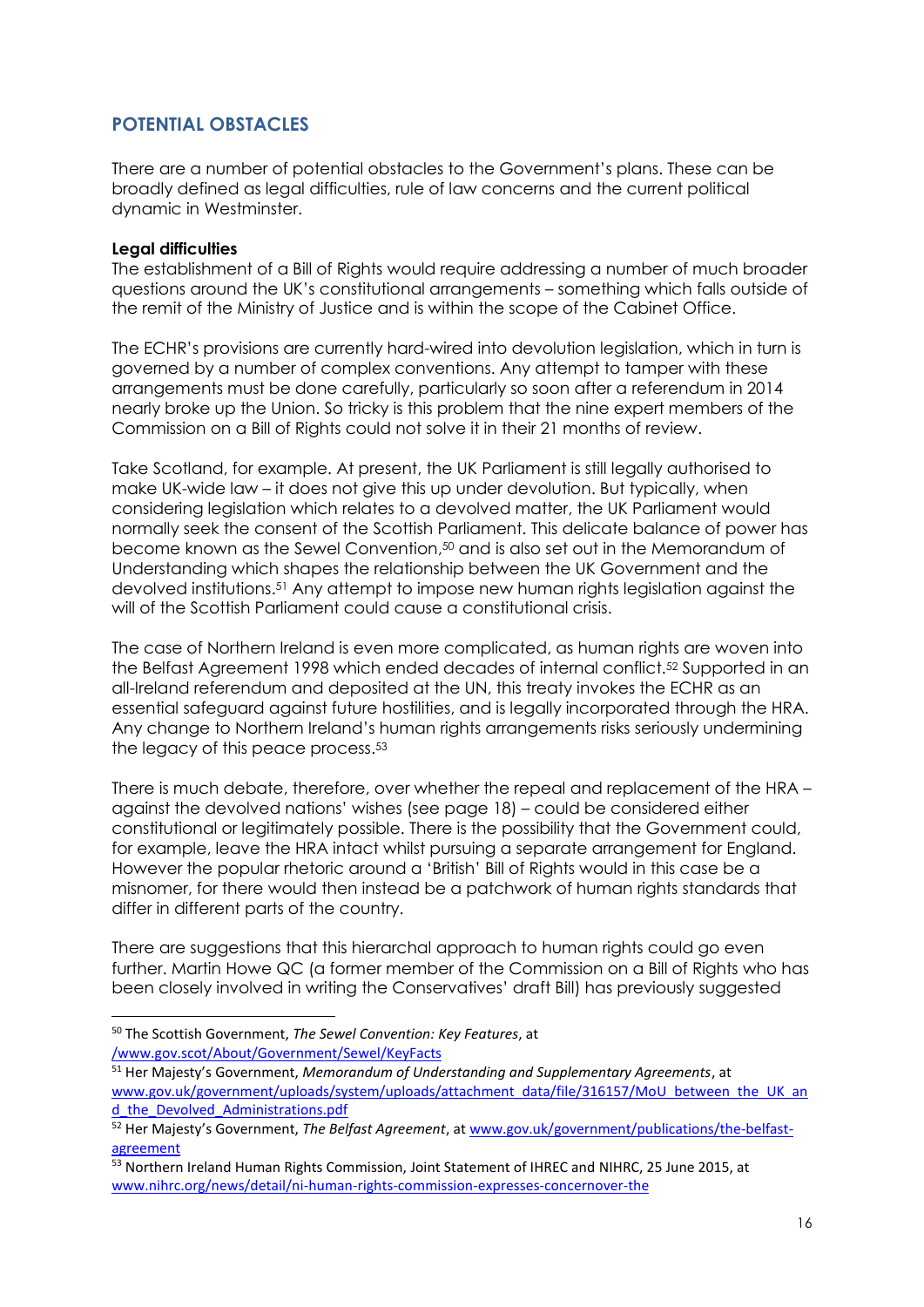that a tiered system of human rights could be used to differentiate between the protections granted to UK citizens and people of other nationalities.<sup>54</sup>

This proposal runs contrary to international law and is of serious concern to all those committed to safeguarding "the equal and inalienable rights of all members of the human family".<sup>55</sup> It also implies that human rights are a pick and mix menu of privileges, subject to change with the particular tastes of the government of the time, rather than essential and intrinsic protections.

#### **Rule of law concerns**

Numerous lawyers and judges have voiced their concern that changes to the HRA or ECHR may adversely affect access to justice in this country – a human right in its own respect. Any scenario where judges' freedom to fairly interpret human rights is curtailed, or where a Bill of Rights is restricted to particular groups of people, may lead to a situation where some people in the UK are unable to hold the state to account in a court of law.

In practice, this would mean returning to pre-2000 circumstances, before the HRA came into force, where the only recourse to justice available to victims of human rights violations was a lengthy and costly application in Strasbourg. Set amongst the wider context of Ministry of Justice restrictions to legal aid and judicial review, access to justice issues are an especially potent argument in this debate.<sup>56</sup>

This may also result in more violations being found against the UK in Strasbourg. This would be in direct contradiction to the Government's aim of returning power from Strasbourg to British courts. Tensions between the UK and the ECtHR would inevitably become even more strained.

The Government has also declared its interest in using a Bill of Rights as a precursor for tackling what it describes as the ECtHR's "mission creep": the principle of judges using the ECHR as a "living instrument" where it is interpreted according to present day attitudes and circumstances. <sup>57</sup> Such debate is not new, nor confined to the ECHR, but upon closer scrutiny does not hold up. Confining the ECHR to how it was applied in 1950 would be highly regressive, removing the rights of LGBT people, persons with disability and victims of domestic violence.

What the Government may view as 'activist' or 'interventionist' judgments are often simply the result of a judge assessing a law using a modern day understanding of human rights. What's more, they are a sign of a well-functioning relationship between a sovereign parliament and an independent judiciary, where all legislation can and should be "scrutinised by the courts".<sup>58</sup>

#### **Political dynamic**

**.** 

Another major obstacle to any proposed changes will be the political opposition formed against it. Already each devolved administration in Scotland, Wales and Northern

<sup>56</sup> The Guardian, *Legal aid cuts threaten our very democracy*, 1 May 2015, at [www.theguardian.com/law/2015/may/01/legal-aid-cuts-threaten-very-democracy](http://www.theguardian.com/law/2015/may/01/legal-aid-cuts-threaten-very-democracy)

<sup>54</sup> The National Archives, *Commission on a Bill of Rights, Volume 1,* p.192

<sup>&</sup>lt;sup>55</sup> See the United Nations, at [www.un.org/en/universal-declaration-human-rights/](http://www.un.org/en/universal-declaration-human-rights/)

<sup>57</sup> The Conservative Party, *Protecting human rights in the UK: the Conservatives' proposals for changing Britain's human rights laws*

<sup>58</sup> Dominic Grieve QC MP, *Speech to BPP Law School on Parliament and the judiciary*, 25 October 2012, at [www.gov.uk/government/speeches/parliament-and-the-judiciary](http://www.gov.uk/government/speeches/parliament-and-the-judiciary)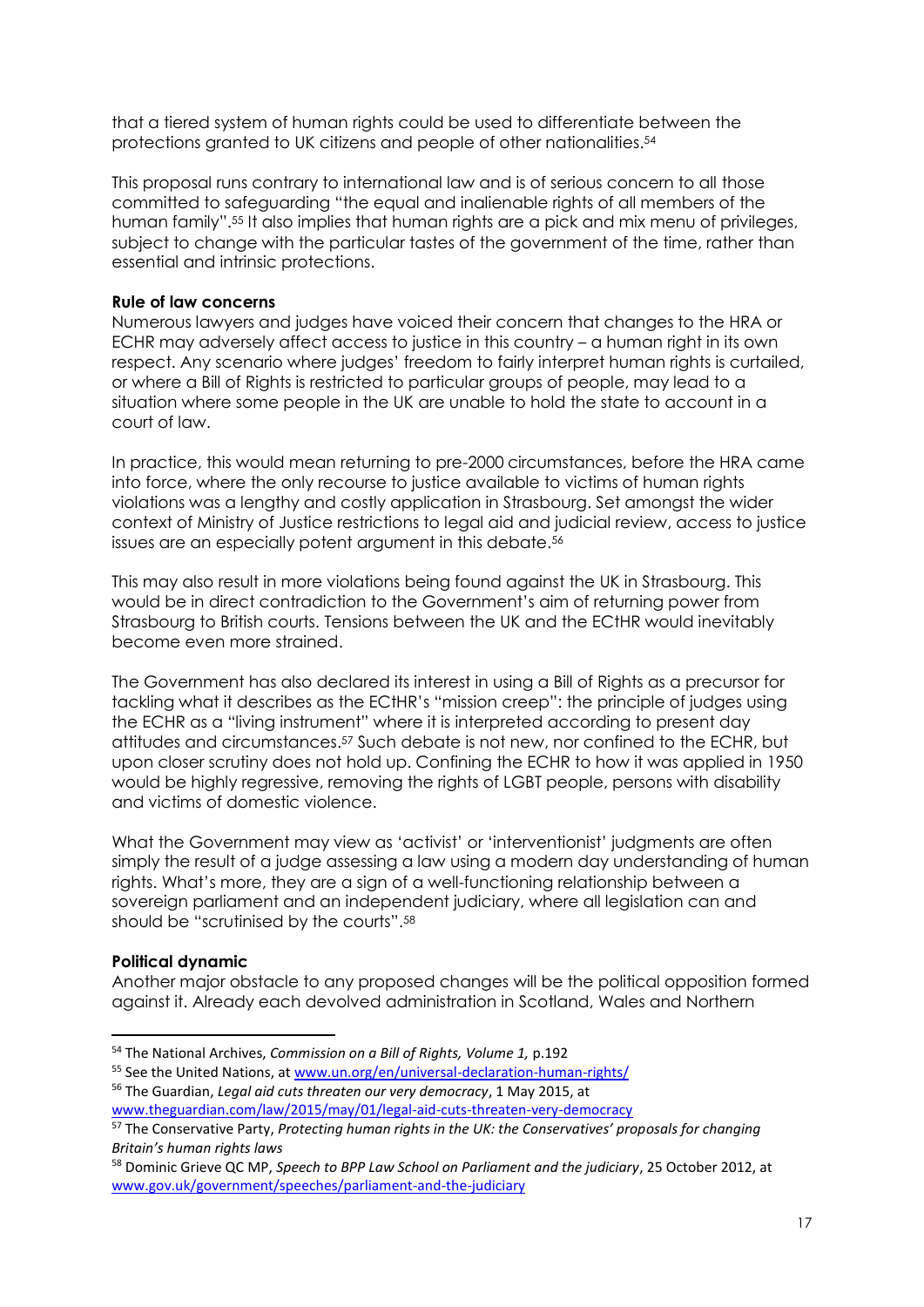Ireland has spoken against repeal of the HRA. In Scotland, where the Scottish National Party's electoral dominance has shone an even greater spotlight on devolution debates, pledges to oppose the UK Government's plans have been made at the highest levels. 59

In addition to this, the Government may also find opposition from within its own party. Media reports have identified a number of back benchers – such as David Davis MP – who may resist the proposals, particularly if they affect the UK's standing under the ECHR. <sup>60</sup> Mr Davis is joined by previous frontbench colleagues: former Attorney-General Dominic Grieve QC MP and former Lord Chancellor Ken Clarke QC MP, both of whom are vocally opposed to changes to the UK's human rights framework. <sup>61</sup> With a slim House of Commons majority of just 12 seats, and the majority of political parties in favour of retaining the current arrangements, a Bill of Rights could face stiff opposition.

In the House of Lords, where the Government does not enjoy a majority, there will be even greater resistance. The shadow Lord Chancellor, Lord Falconer, has already indicated that the Chamber would be willing to throw out any measures which "strike at fundamental constitutional rights".<sup>62</sup> This is despite the Salisbury Convention, which has traditionally ensured that any Government action to fulfil a manifesto pledge would not be blocked by the House of Lords.<sup>63</sup>

Finally, the Government may also be found to lack allies at the Council of Europe, which has repeatedly chastised the UK for "delaying full implementation of Strasbourg Court judgments with respect to politically sensitive issues".<sup>64</sup> Though it is under no obligation to do so, the Government has previously said it will "seek recognition that our approach is a legitimate way of applying the Convention".<sup>65</sup> The possibility that 46 member states would formally approve the non-compliance of just one member state seems unthinkable, and could even precipitate the collapse of the entire system.

<span id="page-17-0"></span>1

<sup>59</sup> The Guardian, *Nicola Sturgeon rules out Westminster deal to scrap Human Rights Act*, 23 September 2015, at [www.theguardian.com/law/2015/sep/23/nicola-sturgeon-rules-out-westminster-deal-to-scrap-human-rights](http://www.theguardian.com/law/2015/sep/23/nicola-sturgeon-rules-out-westminster-deal-to-scrap-human-rights-act)[act](http://www.theguardian.com/law/2015/sep/23/nicola-sturgeon-rules-out-westminster-deal-to-scrap-human-rights-act)

<sup>60</sup> David Davis, *In defence of the European Court of Human Rights*, 5 October 2015, at

[www.politicshome.com/home-affairs/articles/house/david-davis-defence-european-court-human-rights](http://www.politicshome.com/home-affairs/articles/house/david-davis-defence-european-court-human-rights) <sup>61</sup> The Guardian, *Eurosceptic David Davis could oppose government on human rights reform*, 15 May 2015, at [www.theguardian.com/law/2015/may/15/eurosceptic-david-davis-could-oppose-government-on-human](http://www.theguardian.com/law/2015/may/15/eurosceptic-david-davis-could-oppose-government-on-human-rights-reform)[rights-reform](http://www.theguardian.com/law/2015/may/15/eurosceptic-david-davis-could-oppose-government-on-human-rights-reform)

<sup>62</sup> The Guardian, *Attempt to scrap Human Rights Act will not get past Lords, Falconer warns Gove*, 22 May 2015, a[t www.theguardian.com/law/2015/may/22/falconer-scrap-human-rights-act-thrown-out-house-of](http://www.theguardian.com/law/2015/may/22/falconer-scrap-human-rights-act-thrown-out-house-of-lords-gove)[lords-gove](http://www.theguardian.com/law/2015/may/22/falconer-scrap-human-rights-act-thrown-out-house-of-lords-gove)

<sup>&</sup>lt;sup>63</sup> The Salisbury Convention has arguably already been breached in the 2015-16 Parliament, when the House of Lords sent back a statutory instrument on tax credits on 26 October. BBC News, *Government to review Lords powers after tax credits defeat*, 29 October 2015, a[t http://www.bbc.co.uk/news/uk-politics-34651772](http://www.bbc.co.uk/news/uk-politics-34651772)

<sup>&</sup>lt;sup>64</sup> Council of Europe, Implementation of judgments of the European Court of Human Rights 7th report, 9 November 2010, a[t assembly.coe.int/nw/xml/News/FeaturesManager-View-EN.asp?ID=956](http://assembly.coe.int/nw/xml/News/FeaturesManager-View-EN.asp?ID=956)

<sup>65</sup> The Conservative Party, *Protecting human rights in the UK: the Conservatives' proposals for changing Britain's human rights laws*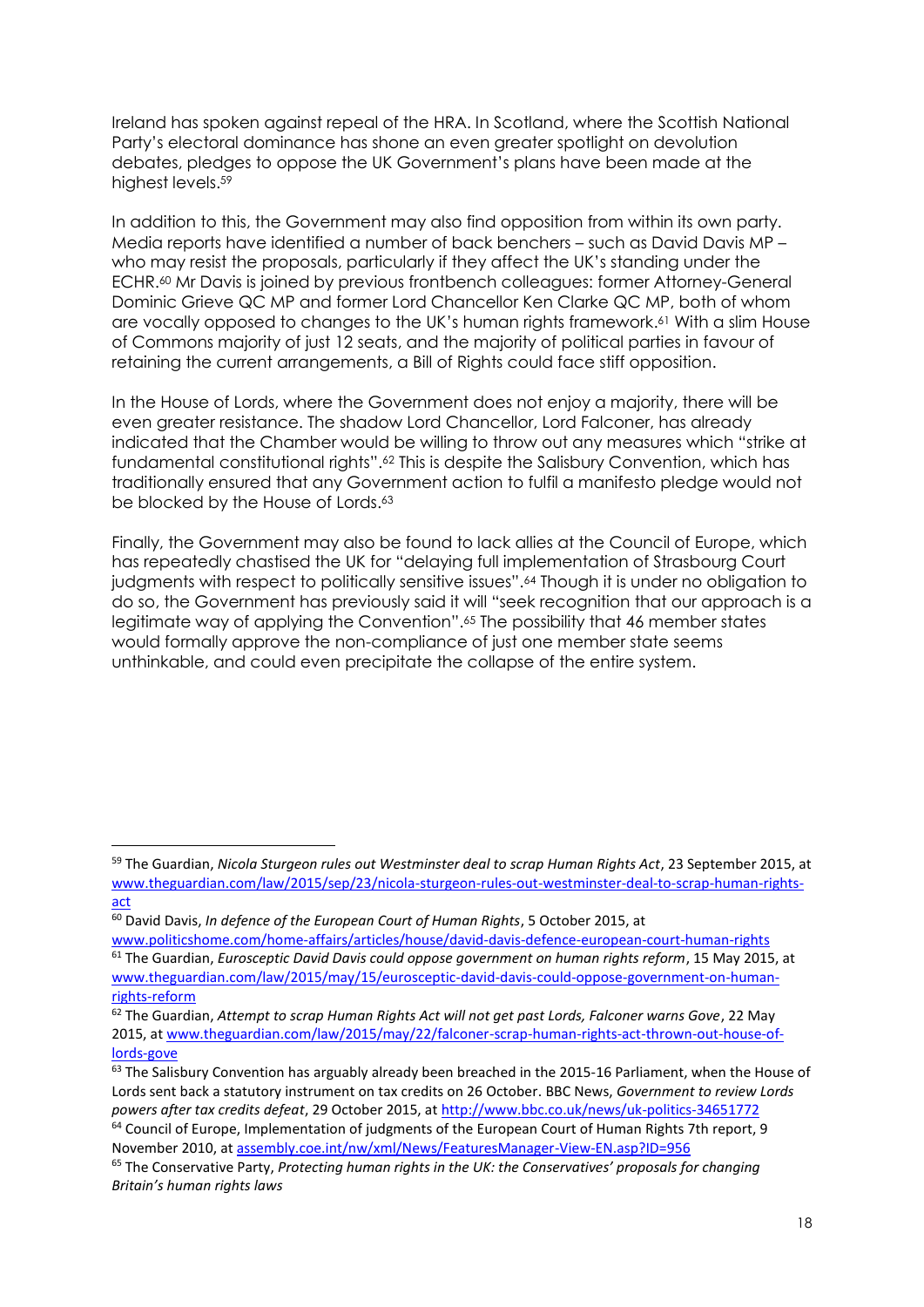# **THE RESPONSE**

This ongoing debate has provoked a strong response from a number of different quarters. Summarised below are just some of the numerous campaigns, online petitions and wider discussions that have taken place in the media, Parliament and further afield.

#### **NGO sector**

Amnesty International UK has created a campaign that explains how the HRA acts as a crucial safety net for society's most vulnerable people.<sup>66</sup> It also argues that the UK's position as a defender of fundamental rights will be undermined in the international arena if it repeals the HRA. As of November 2015, Amnesty's petition, addressed to Mr Gove, has received over 89,000 signatures of the 100,000 target.

In addition to this, Amnesty has released the findings of a new survey which found broad support for human rights in the UK. Nearly 80 per cent of respondents believe that human rights have to apply to all people equally, and just three per cent of people thought that repealing the HRA should be a priority for the Government.<sup>67</sup>

The British Institute of Human Rights, a UK-based charity, has convened 150 organisations from across the country – including UNA-UK – as part of its Human Rights Alliance. This diverse group of voluntary organisations, service providers, think tanks, campaigning NGOs and charities, has joined forces to oppose any changes to repeal or weaken the HRA or ECHR.

#### **Media**

 $\overline{a}$ 

The British press has an unusual relationship with the UK's human rights framework. A number of the daily newspapers have themselves relied on the HRA in court,<sup>68</sup> yet in 2013 over 70 per cent of all media coverage of human rights used negative language and messaging. 69

Opinion on a Bill of Rights, however, is divided. The Mirror has strongly criticised the Government's approach to the human rights debate, including a speech made by Prime Minister Cameron on the 800<sup>th</sup> anniversary of the Magna Carta.<sup>70</sup> It argues that instead of simply pulling from Europe human rights system, the UK should seek ways to reform the system from within.

On the other hand, the Daily Mail has vigorously campaigned against both the HRA and the ECHR, choosing to highlight a handful of examples where criminals have invoked human rights in court. 71

<sup>&</sup>lt;sup>66</sup> See Amnesty International UK, a[t http://savetheact.uk/](http://savetheact.uk/)

<sup>67</sup> Kate Allen, *The public's message in new poll: Keep your hands off the Human Rights Act*, 9 November 2015, a[t www.amnesty.org.uk/blogs/yes-minister-it-human-rights-issue/public-message-new-poll-keep-your-hands](http://www.amnesty.org.uk/blogs/yes-minister-it-human-rights-issue/public-message-new-poll-keep-your-hands-human-rights-act?utm_source=TWITTER&utm_medium=Social&utm_content=20151126173000&utm_campaign=Amnesty)[human-rights-](http://www.amnesty.org.uk/blogs/yes-minister-it-human-rights-issue/public-message-new-poll-keep-your-hands-human-rights-act?utm_source=TWITTER&utm_medium=Social&utm_content=20151126173000&utm_campaign=Amnesty)

[act?utm\\_source=TWITTER&utm\\_medium=Social&utm\\_content=20151126173000&utm\\_campaign=Amnesty](http://www.amnesty.org.uk/blogs/yes-minister-it-human-rights-issue/public-message-new-poll-keep-your-hands-human-rights-act?utm_source=TWITTER&utm_medium=Social&utm_content=20151126173000&utm_campaign=Amnesty) <sup>68</sup> Independent, *The Sun launches human rights legal challenge against Metropolitan Police over phone records search*, 20 July 2015, a[t www.independent.co.uk/news/uk/home-news/the-sun-launches-human-rights-legal](http://www.independent.co.uk/news/uk/home-news/the-sun-launches-human-rights-legal-challenge-against-metropolitan-police-over-phone-records-search-10401999.html)[challenge-against-metropolitan-police-over-phone-records-search-10401999.html](http://www.independent.co.uk/news/uk/home-news/the-sun-launches-human-rights-legal-challenge-against-metropolitan-police-over-phone-records-search-10401999.html)

<sup>&</sup>lt;sup>69</sup> Rachel Krys, Research-based messaging changes public support for human rights, 3 July 2015, at [www.opendemocracy.net/openglobalrights/rachel-krys/researchbased-messaging-changes-public-support](http://www.opendemocracy.net/openglobalrights/rachel-krys/researchbased-messaging-changes-public-support-for-human-rights)[for-human-rights](http://www.opendemocracy.net/openglobalrights/rachel-krys/researchbased-messaging-changes-public-support-for-human-rights)

<sup>70</sup> Mirror, *Fury as David Cameron 'hijacks' Magna Carta anniversary to urge scrapping of Human Rights Act*, 15 June 2015, at<http://www.mirror.co.uk/news/uk-news/fury-david-cameron-hijacks-magna-5887433>

<sup>71</sup> The Daily Mail, *Human rights is a charter for criminals and parasites our anger is no longer enough*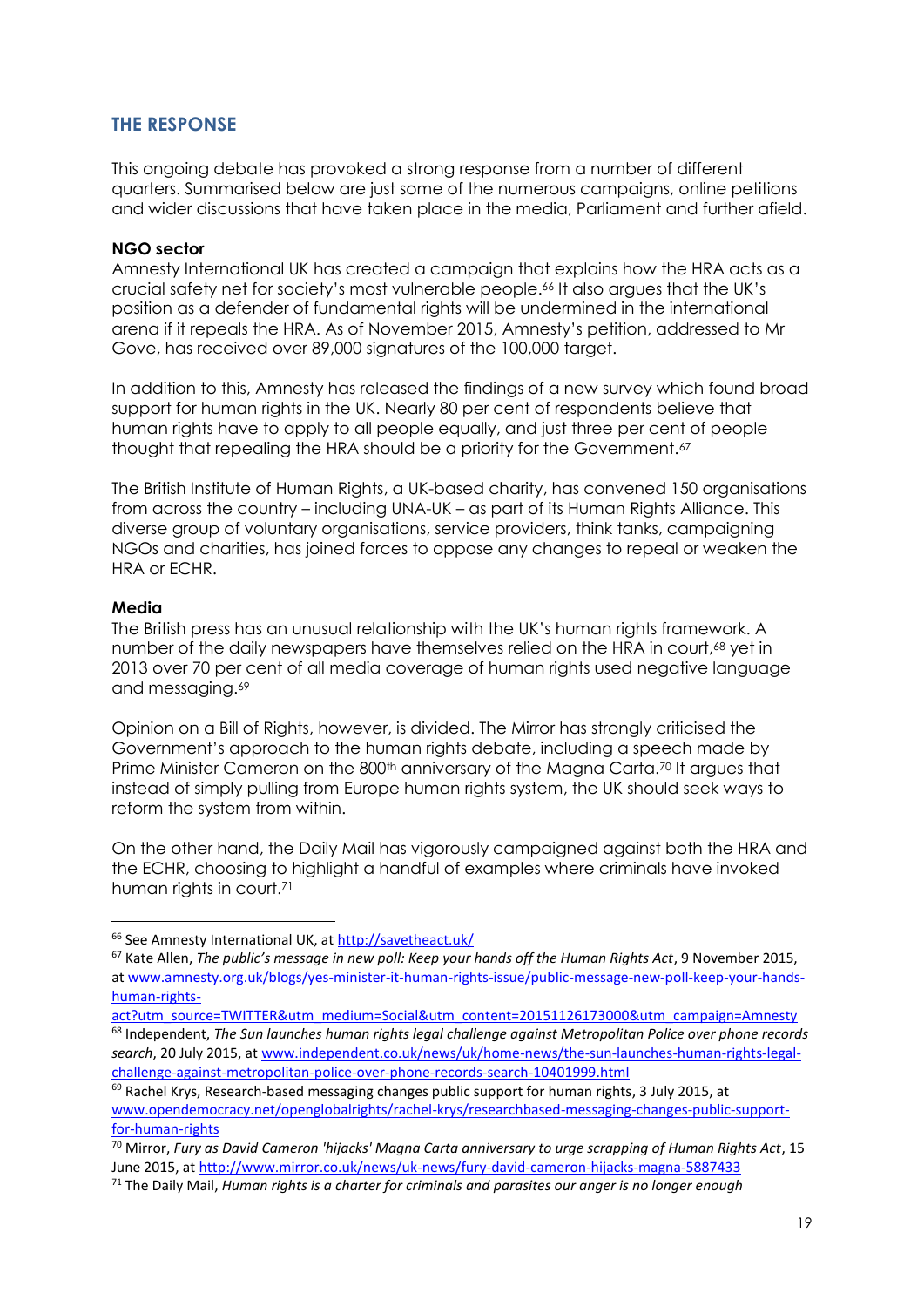#### **Parliament**

**.** 

Since May's general election, a number of debates and Parliamentary questions on the UK's human rights arrangements have taken place. On 30 June, a Westminster Hall debate was held on the future of the Human Rights Act.<sup>72</sup> MPs from across the devolved nations and of various parties came together to debate the Government's proposals, with the majority in favour of retaining both the HRA and the ECHR.

This was followed just a few days later by a House of Lords debate on human rights and civil liberties.<sup>73</sup> Lord Cashman, a Labour Peer, explained why it was so important to resist any regression of the UK's human rights framework:

"We have seen the least favoured defended – people like me in the 1980s, having no rights as a gay man – through Stonewall and through courageous individuals pursuing their cause, literally dragging their cases through the courts of the United Kingdom to prove that they could go to the court in Strasbourg and achieve a judgment. That is one of the reasons why I can now stand in the United Kingdom and almost enjoy equality."<sup>74</sup>

On 6 November, Parliament's newly formed Joint Committee on Human Rights – a crossparty body with members from both Houses – wrote to the Lord Chancellor requesting clarification on the Government's plans in five key areas:<sup>75</sup>

- Can the Govt confirm that it has officially ruled out withdrawing from the European Convention on Human Rights (ECHR)?
- Is the Govt ruling out ending the UK obligation under international law (ECHR Article 46) "to abide by the final judgment of the European Court of Human Rights in any case to which they are parties?"
- What consideration has been given to the possible impact of changes to human rights framework on Britain's standing abroad, and role of the Foreign and Commonwealth Office in the consultation?
- What are the proposals and budget for wider public consultation?
- What approach will the Govt take to consultation of devolved institutions and ensuring that views of different parts of the UK are heard?

In addition to this, both Labour and the Liberal Democrats have issued their own online petitions, calling on the Government to drop their plans for repealing the HRA. Over 35,000 people have signed the Liberal Democrat petition,<sup>76</sup> whilst Labour's campaign was launched shortly after the election by interim Party Leader Harriet Harman.<sup>77</sup>

<sup>&</sup>lt;sup>72</sup> See They Work For You, at [www.theyworkforyou.com/whall/?id=2015-06-30a.406.1](http://www.theyworkforyou.com/whall/?id=2015-06-30a.406.1)

<sup>73</sup> See Hansard record, a[t www.publications.parliament.uk/pa/ld201516/ldhansrd/text/150702-](http://www.publications.parliament.uk/pa/ld201516/ldhansrd/text/150702-0001.htm#15070243000898) [0001.htm#15070243000898](http://www.publications.parliament.uk/pa/ld201516/ldhansrd/text/150702-0001.htm#15070243000898)

<sup>74</sup> See Hansard record, a[t www.publications.parliament.uk/pa/ld201516/ldhansrd/text/150702-](http://www.publications.parliament.uk/pa/ld201516/ldhansrd/text/150702-0001.htm#15070243000898) [0001.htm#15070243000898](http://www.publications.parliament.uk/pa/ld201516/ldhansrd/text/150702-0001.htm#15070243000898)

<sup>75</sup> Joint Committee on Human Rights, *Letter to Michael Gove MP,* 6 November 2015, at [www.parliament.uk/business/committees/committees-a-z/joint-select/human-rights-committee/news](http://www.parliament.uk/business/committees/committees-a-z/joint-select/human-rights-committee/news-parliament-2015/bill-of-rights-correspondence-15-16/)[parliament-2015/bill-of-rights-correspondence-15-16/](http://www.parliament.uk/business/committees/committees-a-z/joint-select/human-rights-committee/news-parliament-2015/bill-of-rights-correspondence-15-16/)

<sup>76</sup> See Liberal Democrat Party, at [www.libdems.org.uk/stop-the-conservatives-from-scrapping-the-human](http://www.libdems.org.uk/stop-the-conservatives-from-scrapping-the-human-rights-act)[rights-act](http://www.libdems.org.uk/stop-the-conservatives-from-scrapping-the-human-rights-act)

<sup>77</sup> See Labour Party, a[t http://www.labour.org.uk/w/human-rights](http://www.labour.org.uk/w/human-rights)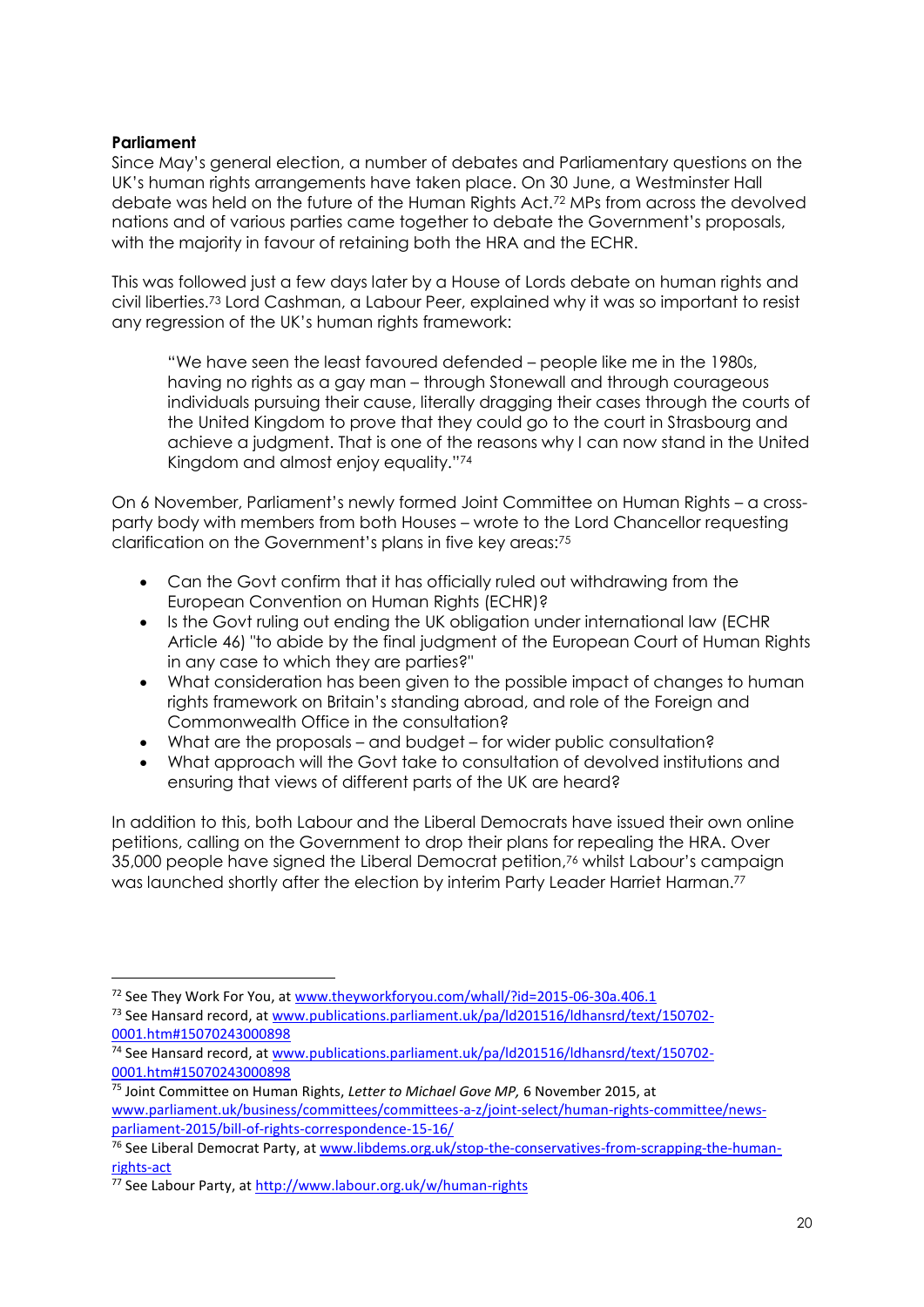#### **International reaction**

**.** 

The UK's ongoing human rights debate has not gone unnoticed by other countries and in international fora. The UN High Commissioner for Human Rights recently expressed his concerns over the UK's plan to repeal the HRA at a UNA-UK event celebrating the UN's 70th anniversary. He stated:

"Recently, the Government has announced plans to "scrap" the Human Rights Act. These proposals may have very significant impact on access to remedy for victims of human rights violations within the jurisdiction of the UK. If Britain – a key member of the Human Rights Council; a founding member of the UN; and a privileged, Permanent Member of the Security Council – is considering a move that will potentially weaken a key regional institution upholding fundamental human rights guarantees, this would be profoundly regrettable; damaging for victims and human rights protection; and contrary to this country's commendable history of global and regional engagement. Moreover, many other States, where civil society is currently threatened, may gleefully follow suit. Surely this is a legacy no British Government would wish to inspire."<sup>78</sup>

This view was reinforced by the UN Human Rights Committee in its recent review of the UK under the International Covenant on Political and Civil Rights. In its concluding observations, the Committee recommended that the UK Government:

"Ensure that any legislation passed in lieu of the Human Rights Act 1998, were such legislation to be passed, would be aimed at strengthening the status of international human rights, including the provisions of the Covenant, in the domestic legal order and provide effective protection of those rights across all jurisdictions."79

And already, states with poor records on human rights have sought to highlight the UK example as justification for their own regressive action. In a speech denouncing the war crimes charges held against him at the International Criminal Court, President Kenyatta of Kenya stated:

"The push to defend sovereignty is not unique to Kenya or Africa. Very recently, the Prime Minister of the United Kingdom committed to reasserting the sovereign primacy of his parliament over the decision of the European Human Rights Court. He has even threatened to quit that court."<sup>80</sup>

Earlier this year, Russian politician Alexander Tarnavsky made a veiled reference to the UK's relationship with Strasbourg:

"It turned out that a number of decisions by the European Court of Human Rights were not being implemented on the European continent."<sup>81</sup>

<sup>78</sup> See United Nations Association – UK, a[t www.una.org.uk/news/15/10/un-rights-chief-speaks-out-refugee](http://www.una.org.uk/news/15/10/un-rights-chief-speaks-out-refugee-crisis-and-uk-plans-scrap-human-rights-act)[crisis-and-uk-plans-scrap-human-rights-act](http://www.una.org.uk/news/15/10/un-rights-chief-speaks-out-refugee-crisis-and-uk-plans-scrap-human-rights-act)

<sup>&</sup>lt;sup>79</sup> See Office of the High Commissioner for Human Rights, at [tbinternet.ohchr.org/\\_layouts/treatybodyexternal/Download.aspx?symbolno=CCPR%2fC%2fGBR%2fCO%2f7&](http://tbinternet.ohchr.org/_layouts/treatybodyexternal/Download.aspx?symbolno=CCPR%2fC%2fGBR%2fCO%2f7&Lang=en) [Lang=en](http://tbinternet.ohchr.org/_layouts/treatybodyexternal/Download.aspx?symbolno=CCPR%2fC%2fGBR%2fCO%2f7&Lang=en)

<sup>80</sup> See UK Human Rights Blog, at [adam1cor.files.wordpress.com/2014/10/hansard-report-monday-6th-october-](https://adam1cor.files.wordpress.com/2014/10/hansard-report-monday-6th-october-2014-1.pdf)[2014-1.pdf](https://adam1cor.files.wordpress.com/2014/10/hansard-report-monday-6th-october-2014-1.pdf)

 $81$  Yahoo News, Russia says it can override European rights court rulings, 14 July 2015, at [news.yahoo.com/russia-says-override-european-rights-court-rulings-183245358.html](http://news.yahoo.com/russia-says-override-european-rights-court-rulings-183245358.html)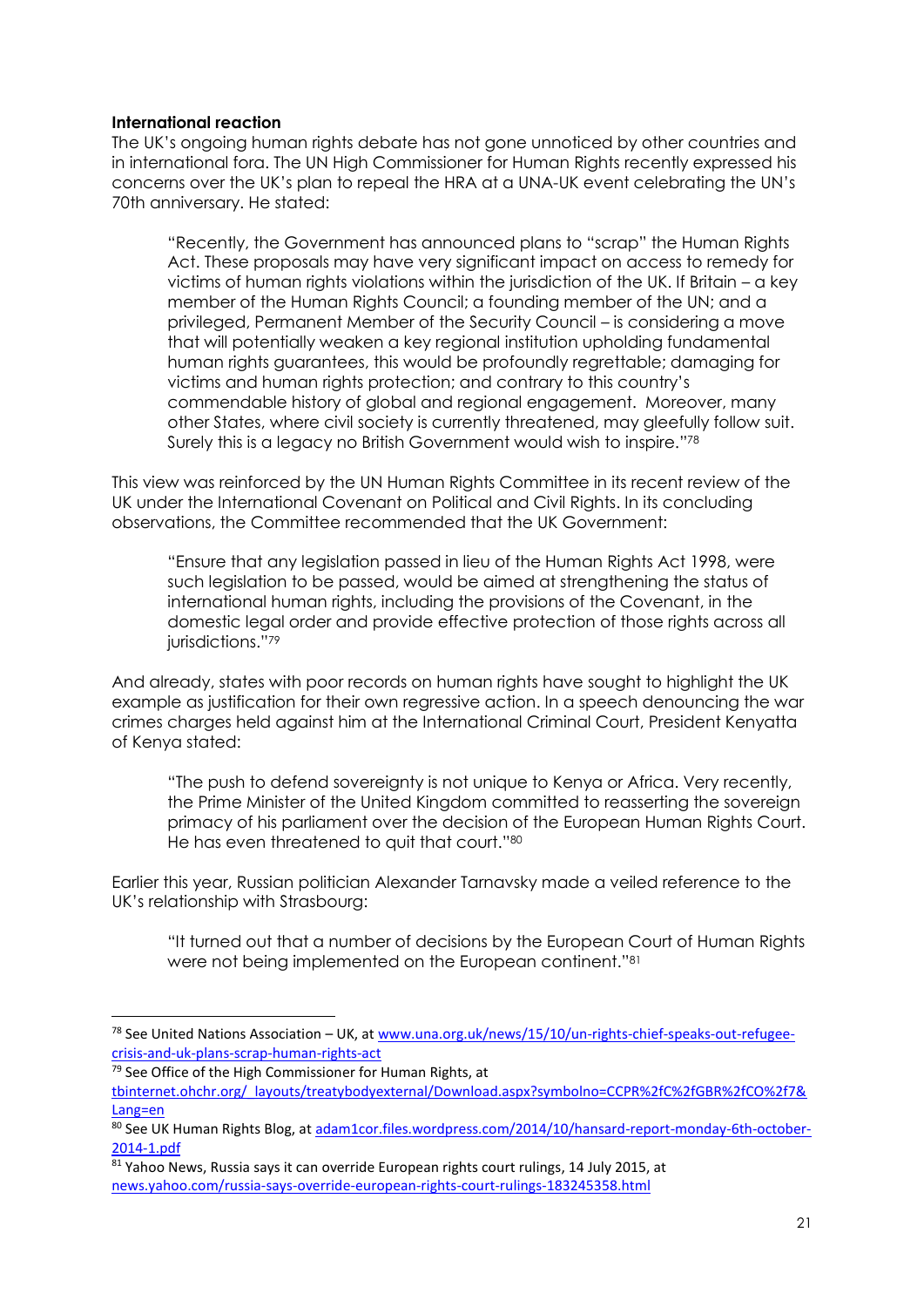<span id="page-21-0"></span>Russia's lower house of parliament, the Duma, has since adopted a law "giving the constitutional court the right to declare international court orders unenforceable in Russia if they contradict the constitution".<sup>82</sup> It has been suggested by the Lord Chancellor that this example is also being explored for the UK.<sup>83</sup>

<sup>82</sup> BBC News, *Russia passes law to overrule European human rights court*, 4 December 2015, at [www.bbc.co.uk/news/world-europe-35007059](http://www.bbc.co.uk/news/world-europe-35007059)

<sup>83</sup> House of Lords Constitution Committee, *Oral evidence session with the Rt Hon. Michael Gove MP, Lord Chancellor and Secretary of State for Justice*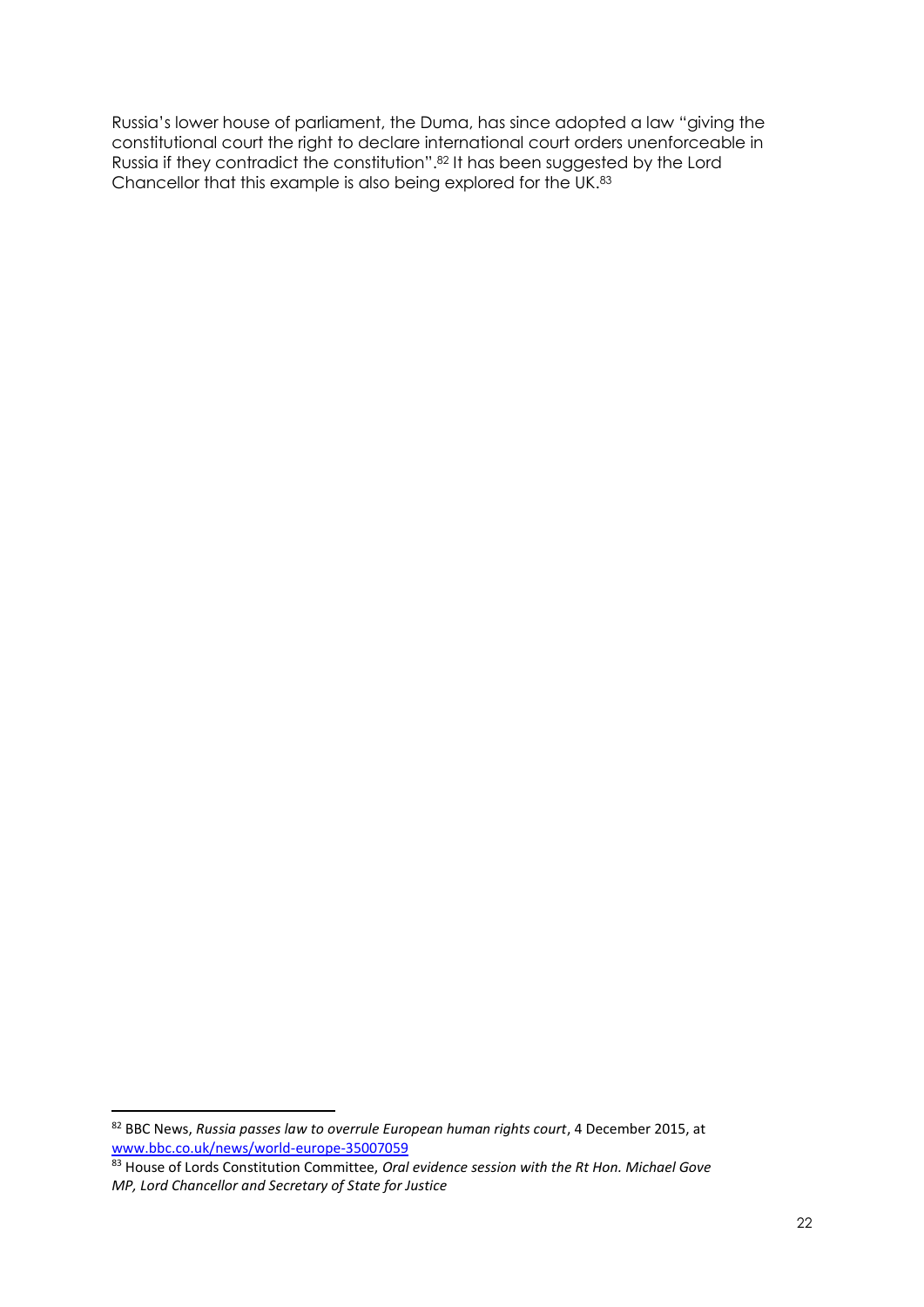# **CONCLUSION**

For more than 60 years, the UK has been at the forefront of promoting and protecting human rights. It has helped shape a body of law which provides vital avenues of redress for all people within its borders, and served as an example to countless other states looking to strengthen their own rights systems.

Though the Government has yet to publish its draft Bill of Rights, UNA-UK believes that as yet, no one has made an effective case for abandoning this system, or explained why it cannot be strengthened through reform.

The proposals discussed so far are, at best, a divisive and costly exercise in 'rebranding' human rights in the UK. At worst they constitute the first step towards the dilution of rights and state accountability in this country.

There are three major concerns which underpin UNA-UK's position:

- First, the proposals discussed so far have politicised an issue which must be above politics, and not treated as something at the largesse of those in power.
- Second, the options discussed offer a confused legal position often counter to international law. Human rights are universal, inalienable and indivisible and any future changes must ensure they are protected as such.
- Third, undermining the international framework of human rights in this way sets a worrying precedent for more repressive states which would eagerly follow the UK's example. It would also diminish the UK's standing in the world. The UK must live up to its reputation as a global champion of human rights by protecting them at home and making itself fully accountable.

UNA-UK is committed to the principle and practice of incorporating international obligations into domestic law. While we are not wedded to particular mechanisms, we believe the HRA and ECHR have, on balance, operated effectively. We therefore support the retention of them both. For many years the HRA and ECHR have built up crucial case law and provided people in the UK with important avenues for redress.

We support the future incorporation into law of all the UK's international human rights obligations. Regular reviews of the UK's compliance with the seven core UN human rights treaties it has ratified have repeatedly urged the Government to ensure that all of these treaties' provisions are found and upheld within domestic law.

In addition, we strongly recommend that the Government ratify the optional protocols that allow for individual petitions to be made to the relevant UN treaty bodies. This view was recently endorsed by Parliament's Joint Committee on Human Rights in its inquiry on the UK's compliance with the UN Convention on the Rights of the Child. The Government is right to point out that the Committees do not have the authority of a court, but they do offer an important avenue for redress, particularly when access elsewhere may be limited.

Ultimately, any process and potential changes to UK human rights protections should be measured by the extent to which they strengthen the voice and agency of the marginalised, and further the progression of human rights law as an essential tool with which to hold a powerful state to account.